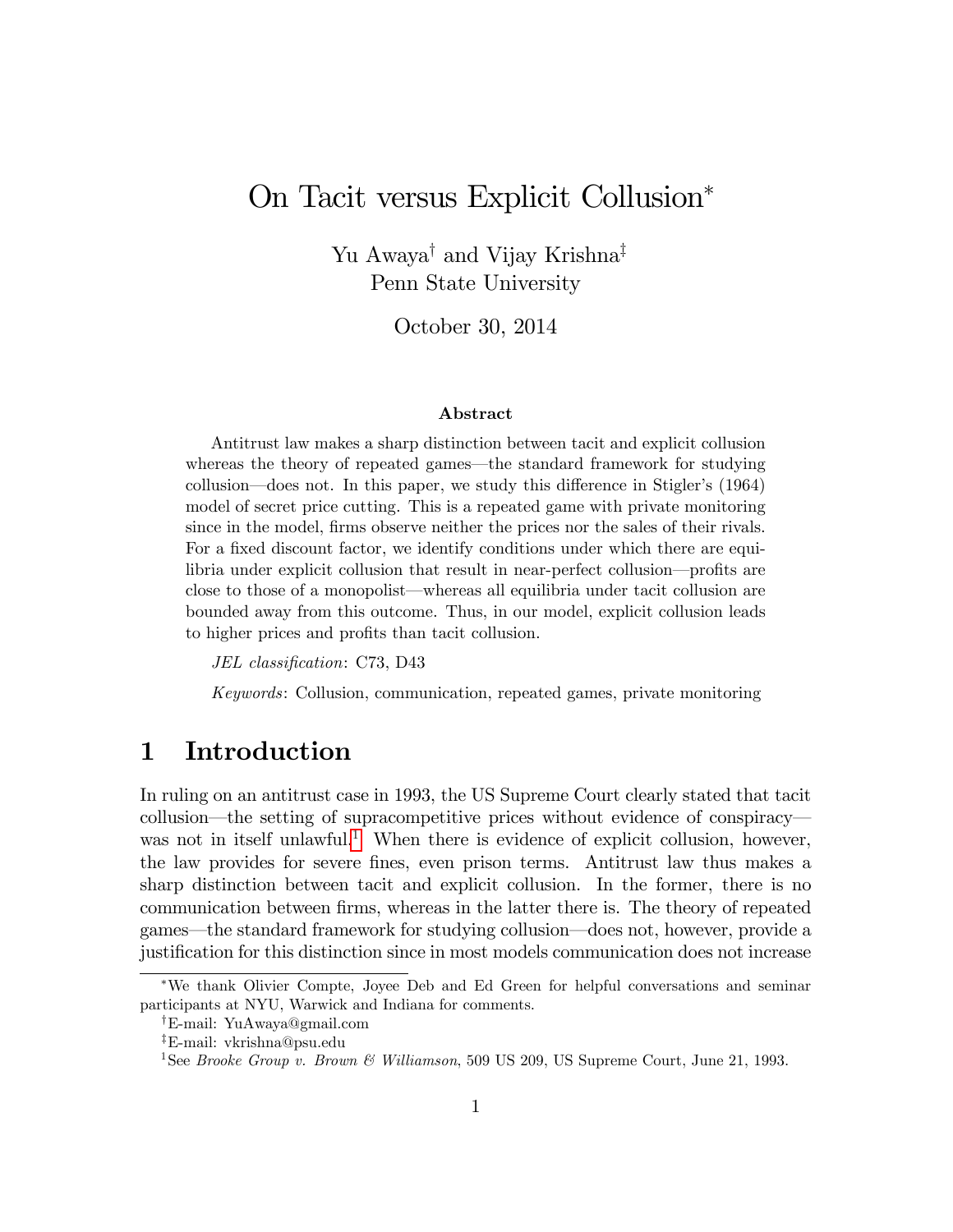cartel profits. But as Marshall and Marx  $(2012)$  write: "... repeated [tacit] interaction is not enough in practice, at least not for many Örms in many industries. Even for duopolies ... explicit collusion was required to substantially elevate prices and profits (p. 3)." [Harrington \(2005\)](#page-28-1) points to the shortcomings of economic theory in this regard: "There is a gap between antitrust practice—which distinguishes explicit and tacit collusion—and economic theory—which (generally) does not  $(p. 6)$ ."

In this paper, we study this issue in Stigler's (1964) model of secret price cutting, which is a repeated game with private monitoring. Firms cannot observe each other's prices nor can they observe each other's sales. Each firm only observes its own sales and, because of demand shocks, these are imperfect signals of the other firms' actions. These signals are *noisy* in the sense that given the prices, the marginal distribution of a firm's sales is dispersed. At the same time firms' sales are correlated. We study situations where this correlation is rather *sensitive* to prices. Precisely, it is high when the difference in firms' prices is small—say, when both firms charge close to monopoly prices—and decreases when the difference is large—say, when there is a unilateral price cut. This kind of monitoring structure can arise quite naturally, for example, in a Hotelling-type model with random transport costs (see Section [2\)](#page-5-0). For analytic convenience, we suppose that the relationship between sales and prices is governed by log normal distributions.

Under tacit collusion, firms base their pricing decisions only on their own history of prices and sales. Because sales are subject to unobserved shocks, it is difficult for firms to detect a rival's price cuts. Under explicit collusion, firms can communicate with each other in every period and pricing decisions are now based on these communications as well as their private histories. The communication is "cheap talk"—the firms exchange non-verifiable sales reports in every period.

Our main result is<sup>[2](#page-1-0)</sup>

**Theorem** For any high but fixed discount factor, when the monitoring is noisy but sensitive enough, there is an equilibrium under explicit collusion whose profits are strictly greater than those from any equilibrium under tacit collusion.

Explicit collusion leads to higher sustainable prices and profits because even unverifiable communication improves monitoring. In their study of the sugar refining cartel, based on internal documents, [Genesove and Mullin \(2001\),](#page-28-2) point to the mon-itoring role of the weekly (!) meetings of the firms. [Clark and Houde \(2014\)](#page-27-0) find similar evidence in the retail gasoline market in Canada. The exchange of sales figures for monitoring purposes seems to have been key to the functioning of cartels in numerous industries, including citric acid, lysine and graphite electrodes (see [Har](#page-28-1)[rington, 2005\)](#page-28-1).

The argument underlying our main result is divided into two steps. The first task is to find an effective bound for the maximum equilibrium profits that can be achieved

<span id="page-1-0"></span><sup>2</sup>A formal statement of the result is in Section [5.](#page-16-0)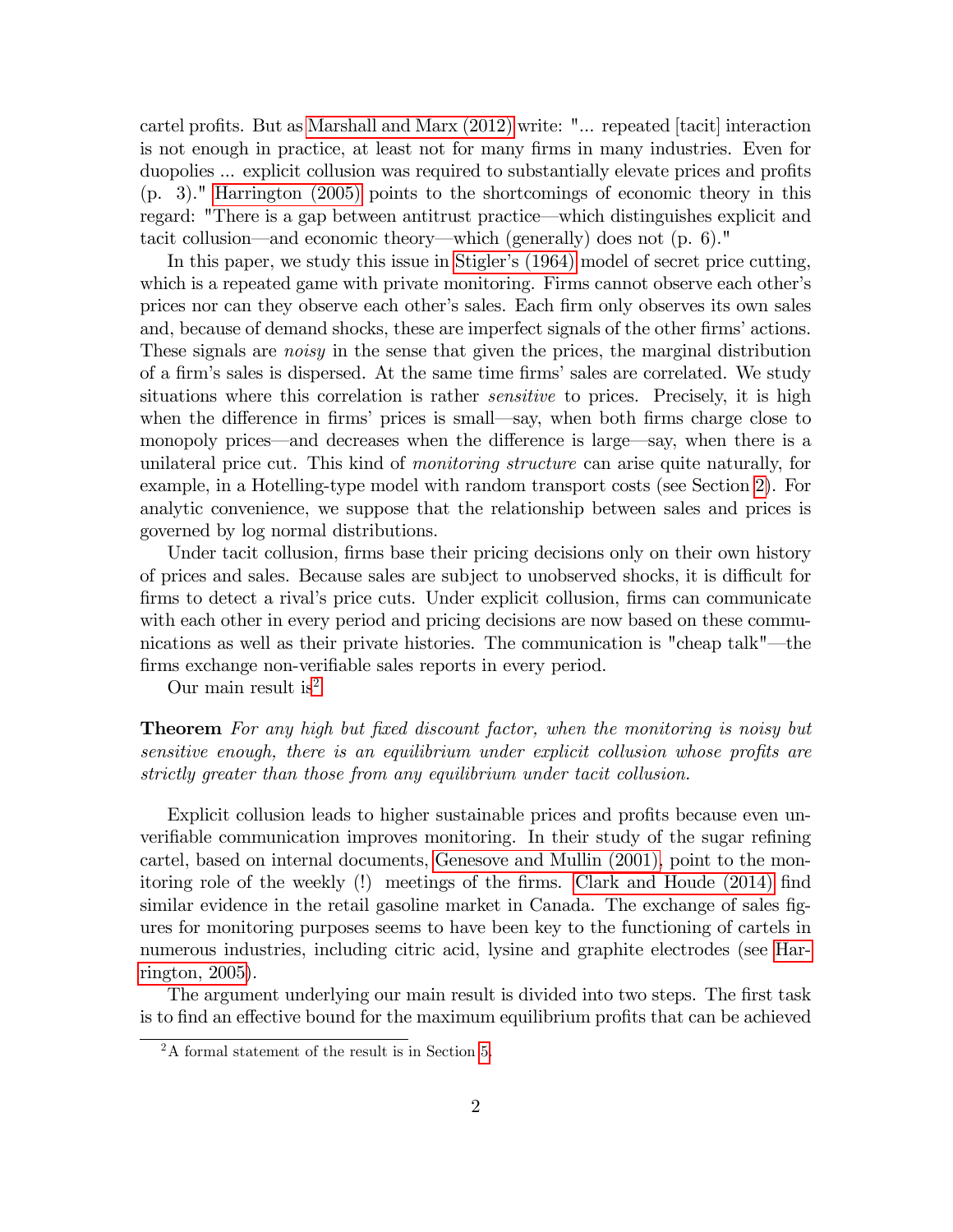under tacit collusion. But the model we study is that of a repeated game with private monitoring and there is no known characterization of the set of equilibrium payoffs. This is because with private monitoring each firm knows only its own history (of prices and sales) and has to infer its rival's history. Since firms' histories are not commonly known, these cannot be used as state variables in a recursive formulation of the equilibrium payoff set. Thus we are forced to proceed somewhat differently. In Proposition [1](#page-9-0) we develop a bound on equilibrium profits by using a very simple necessary condition—a deviating strategy in which a firm *permanently* cuts its price to an unchanging level should not be profitable. This deviation is, of course, rather naive—the deviating firm does not take into account what the other firm knows or does. We show, however, that even this minimal requirement can provide an effective bound when the relationship between prices and sales is rather noisy relative to the discount factor. For a fixed discount factor, as sales become increasingly noisy, the bound becomes tighter.

The second task is to show that the bound developed earlier can be exceeded under explicit collusion. This is done by directly constructing an equilibrium in which firms exchange sales reports in every period (see Proposition [2\)](#page-15-0). Firms charge monopoly prices and report truthfully. In this case, firms' sales are highly correlated and so the likelihood that their reports will agree is also high. If a firm were to cut its price, sales become less correlated and it cannot accurately predict its rival's sales. Even if the deviating Örm strategically tailors its report, the likelihood of an agreement is low. Thus a strategy in which differing sales reports lead to non-cooperation is an effective deterrent. When the correlation between firms' sales is high, the chances of triggering a punishment without a deviation are small and so this equilibrium can achieve high profits even for relatively low discount factors. It turns out that noisier sales only make the inference problem for the deviating firm harder and thus decrease the incentive to cut price.

The key to our results is that the bound developed in Proposition [1](#page-9-0) depends only on the *marginal* distribution of sales—precisely, on how noisy these are—and not on the *correlation* between sales. The equilibrium constructed in Proposition [2,](#page-15-0) however, depends on the correlation structure and, as mentioned above, is actually reinforced by noise. Thus we are able to identify conditions under which the bound on tacit collusion is tight while the equilibrium under explicit collusion approximates the monopoly outcome.

We emphasize that the analysis in this paper is of a different nature than that un-derlying the so-called "folk theorems" (see [Sugaya, 2013\)](#page-29-1). These show that for a fixed monitoring structure, as players become increasingly patient, near-perfect collusion can be achieved in equilibrium. In this paper, we keep the discount factor fixed and change the monitoring structure to drive a wedge between tacit and explicit collusion. Our goal is only to identify *some* natural circumstances in which this happens—we do not attempt a full identification of monitoring structures which distinguish between the two.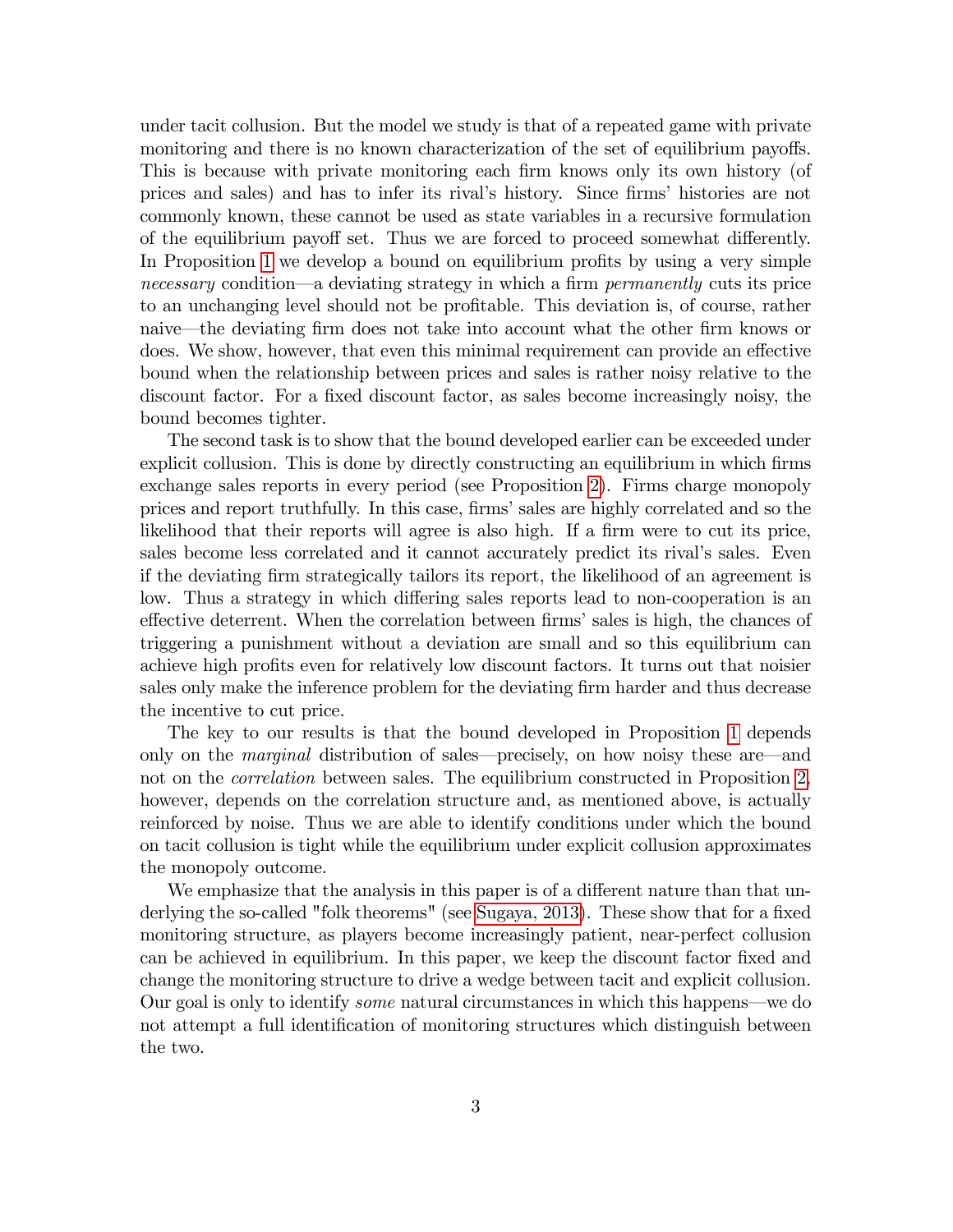In our model, firms share sales information and this allows them to better monitor each other. There are, of course, other pieces of information that may be communicated to facilitate the cartel. Firms may coordinate on market shares after exchanging privately known cost information (as in [Athey and Bagwell, 2001](#page-27-1) and [Escobar and](#page-28-3) [Toikka, 2013\)](#page-28-3). Another view is that communication allows the cartel to coordinate on one among many repeated game equilibria (see [Green, Marshall and Marx, 2013\)](#page-28-4). But there is no formal "meta-theory" of how players coordinate on a single equilibrium. Our explanation of the gains from communication does not rely on equilibrium selection. We exhibit an equilibrium under explicit collusion that dominates all equilibria under tacit collusion.

#### Related literature

There is a vast literature on repeated games under different monitoring assumptions. Under *perfect* monitoring, given any fixed discount factor, the set of perfect equilibrium payoffs with and without communication is the same. Under *public* monitoring, again given any fixed discount factor, the set of (public) perfect equilibrium payoffs with and without communication is also the same. Thus, in these settings there is no difference between tacit and explicit collusion. The reason, of course, is that all relevant information is commonly known and so there is nothing useful to communicate.

[Compte \(1998\)](#page-27-2) and [Kandori and Matsushima \(1998\)](#page-28-5) study repeated games with private monitoring when there is communication among the players. In this setting, they show that the folk theorem holds—any individually rational and feasible outcome can be approximated as the discount factor tends to one. This line of research has been pursued by others as well, in varying environments (see [Fudenberg and Levine](#page-28-6) [\(2007\)](#page-28-6) and [Obara \(2009\)](#page-28-7) among others). Aoyagiís (2002) work is, in particular, closely related because he also considers a secret price cutting model with a similar monitoring structure and communication.<sup>[3](#page-3-0)</sup> He shows that monopoly outcomes can be approximated as the discount factor tends to one. [Harrington and Skrzypacz \(2011\)](#page-28-8) also study explicit collusion but allow for transfers. All of these papers thus show that communication is *sufficient* for cooperation. But as [Kandori and Matsushima \(1998\)](#page-28-5) recognize, "One thing which we did not show is the necessity of communication for a folk theorem (p. 648, their italics)."

In a remarkable paper, [Sugaya \(2013\)](#page-29-1) shows the surprising result that in very general environments, the folk theorem holds without any communication. Thus, in fact, communication is not necessary for a folk theorem. The analysis of repeated games with private monitoring is known to be difficult—and more so if communication is absent. Although Sugayaís result was preceded by folk theorems for some limiting cases where the monitoring was almost perfect (or almost public), the fact that such a result holds even when monitoring is of very low quality is quite unexpected. An important component of Sugayaís proof is that players implicitly communicate via

<span id="page-3-0"></span><sup>3</sup>Zheng (2008) explores a similar monitoring structure in the context of general symmetric games.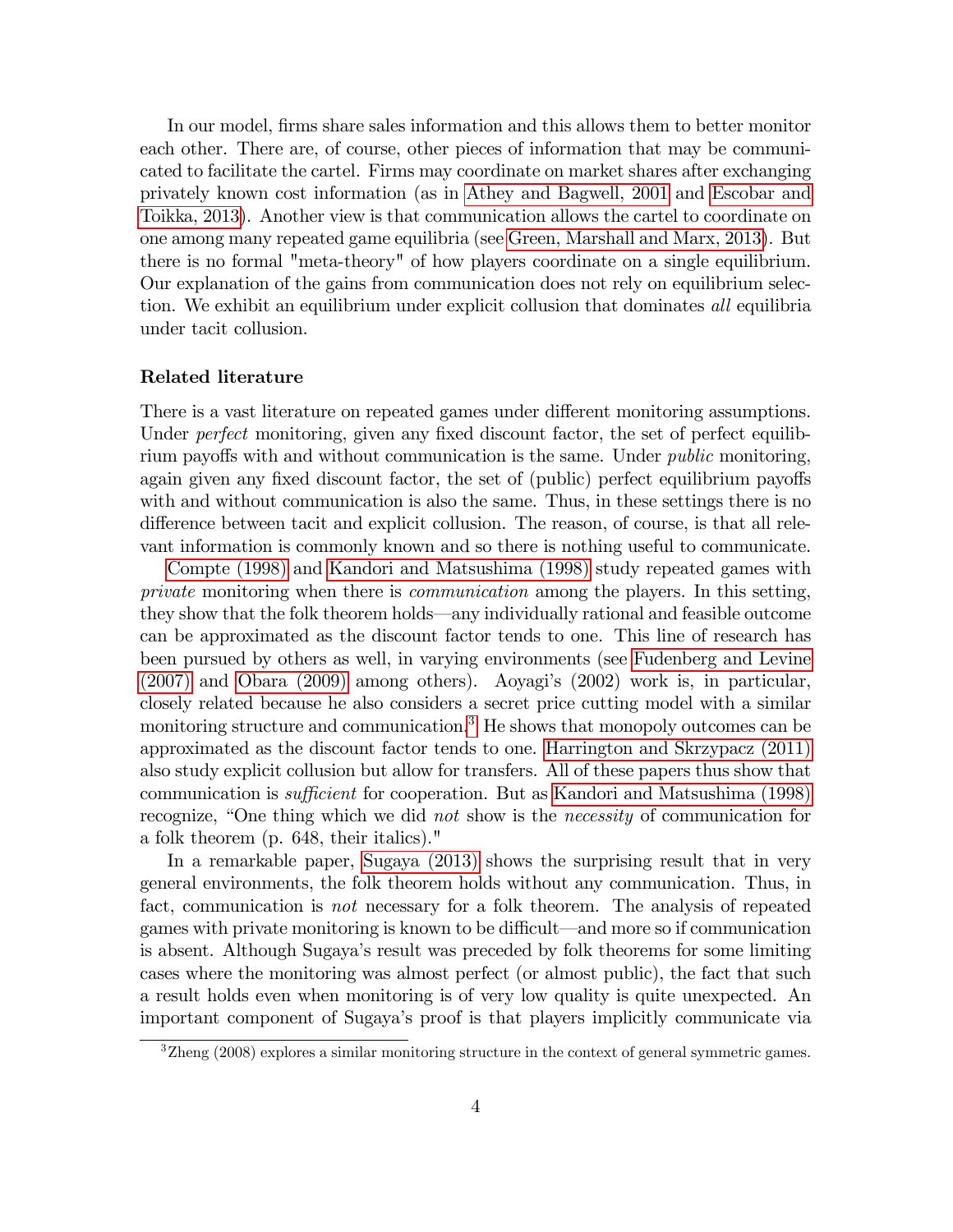their actions.<sup>[4](#page-4-0)</sup> Thus, he shows that with enough time, there is no need for explicit communication.

In a different vein, Awaya  $(2014a)$  studies the prisoners' dilemma with private monitoring and shows that for a fixed discount rate, there exist environments in which without communication, the only equilibrium is the one-shot equilibrium whereas with communication, almost perfect cooperation can be sustained. This paper is a precursor to the current one.

Key to our result is a method of bounding the set of payoffs under tacit collusion. In a recent paper, [Pai, Roth and Ullman \(2014\)](#page-29-2) also provide a bound on the equilibrium payoffs that is effective when monitoring quality is low. The measure of monitoring quality used by Pai et al. is based on how the joint distribution of the private signals is affected by players' actions. But the bound obtained by them applies to the payoffs from explicit as well as from tacit collusion, and so does not help in distinguishing between the two. In contrast, our measure, and hence the bound in Proposition [1,](#page-9-0) is based solely on the *marginal* distributions and not on any correlation between players' signals (sales). On the other hand, the equilibrium con-struction in Proposition [2](#page-15-0) relies primarily on the properties of the *joint* distribution. The fact that correlation can vary while keeping the marginal distributions fixed is key to our main result. A method developed by [Cherry and Smith \(2011\)](#page-27-4) is also unable to distinguish between tacit and explicit collusion.

The monitoring structure we study was introduced by [Aoyagi \(2002\)](#page-27-5) and then also explored in [Zheng \(2008\)](#page-29-3) and [Awaya \(2014a\).](#page-27-3) These papers all assume that the correlation between signals depends on actions in a particular way—it is high when players take similar actions and low when they do not. We also follow [Aoyagi \(2002\)](#page-27-5) in postulating the way that Örms communicate. But our Proposition [2,](#page-15-0) which constructs an equilibrium with communication, is very different in nature from Aoyagi's result. In his paper, the monitoring structure is fixed and an equilibrium is constructed for discount factors tending to one. In our result, the discounting is held fixed and an equilibrium is constructed for noisy but correlated monitoring structures. As noted above, because of Sugaya's (2013) result, the first exercise is unable to show that communication is necessary for collusion—which is, of course, the goal of this paper.

Our paper provides a theoretical basis for distinguishing between tacit and explicit collusion. There is strong *empirical* evidence in support of this distinction that comes from the study of cartels in different industries. [Genesove and Mullin \(2001\)](#page-28-2) examine this question by looking at a cartel in the sugar refining industry and find strong support that higher prices and profits emerge when firms communicate. [Clark and](#page-27-0) [Houde \(2014\)](#page-27-0) find the same to be true in the retail gasoline market in Canada. The same conclusion has been reached in laboratory *experiments* as well, by [Fonseca and](#page-28-9) [Normann \(2012\)](#page-28-9) and Cooper and Kühn (2014) among others.

<span id="page-4-0"></span> $4$ This idea was used by Hörner and Olzewski (2006) to prove a folk theorem with almost perfect monitoring.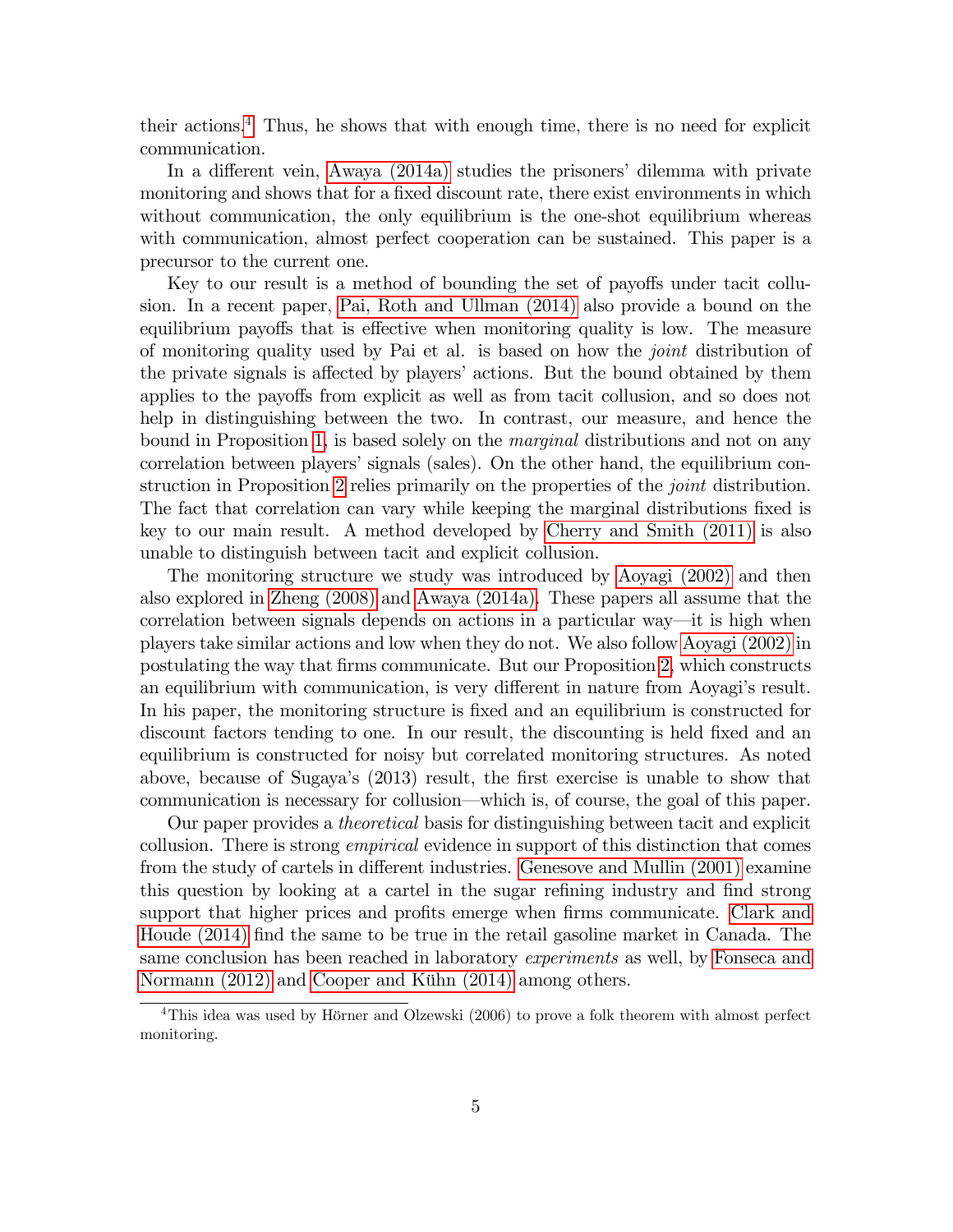The remainder of the paper is organized as follows. The next section outlines the nature of the market. Section [3](#page-7-0) analyzes the repeated game under tacit collusion whereas Section [4](#page-12-0) does the same when collusion is explicit. The findings of the earlier sections are combined in Section [5](#page-16-0) to derive the main result. In Section [6](#page-17-0) we calculate explicitly the gains from communication in an example with linear demands. Omitted proofs are collected in an Appendix.

### <span id="page-5-0"></span>2 The market

There are two firms in the market, labelled 1 and 2. The firms produce differentiated products at a constant cost, which we normalize to zero. Each Örm sets a price  $p_i \in P_i = [0, p_{\text{max}}]$ , for its product and given the pair of prices  $p_1$  and  $p_2$ , the sales  $Y_1$  and  $Y_2$  are stochastic. Prices affect sales via two channels. First, they affect expected sales in the usual way—an increase in  $p_1$  decreases firm 1's expected sales and increases firm 2's expected sales. Second, they affect how correlated are the sales of the two Örms in a manner speciÖed below. As in [Aoyagi \(2002\),](#page-27-5) sales are more correlated when the difference in firms' prices is small.

**Expected demand.** The *expected* demand of firm  $i$  is determined as follows:

<span id="page-5-2"></span>
$$
E[Y_i | p_1, p_2] = Q_i(p_i, p_j)
$$
\n(1)

where  $Q_i$  is a continuous function that is decreasing in  $p_i$  and increasing in  $p_j$ . We will suppose that the firms are symmetric so that  $Q_i = Q_j$ . Note that the first argument of  $Q_i$  is always the firm's own price and the second is its competitor's price. The expected profit of firm  $i$  is then

$$
\pi_i(p_i, p_j) = p_i Q_i(p_i, p_j)
$$

and we suppose that  $\pi_i$  is *strictly concave* in  $p_i$ .

Let G denote the one-shot game where the firms choose prices  $p_i$  and  $p_j$  and the profits are given by  $\pi_i(p_i, p_j)$ . Under the assumptions made above, there exists a symmetric Nash equilibrium  $(p_N, p_N)$  of the resulting one-shot game and let  $\pi_N$  be the resulting profits of a firm.<sup>[5](#page-5-1)</sup>

Suppose that  $(p_M, p_M)$  is the *unique* solution to the monopolist's problem:

$$
\max_{p_i, p_j} \sum_i \pi_i (p_i, p_j)
$$

and let  $\pi_M$  be the resulting profits per firm. We assume that monopoly pricing  $(p_M, p_M)$  is not a Nash equilibrium.

For technical reasons we will also assume that a firm's expected sales are bounded away from zero.

<span id="page-5-1"></span><sup>&</sup>lt;sup>5</sup>If the one-shot game has multiple symmetric Nash equilibria, let  $(p_N, p_N)$  denote the one with the lowest equilibrium profits.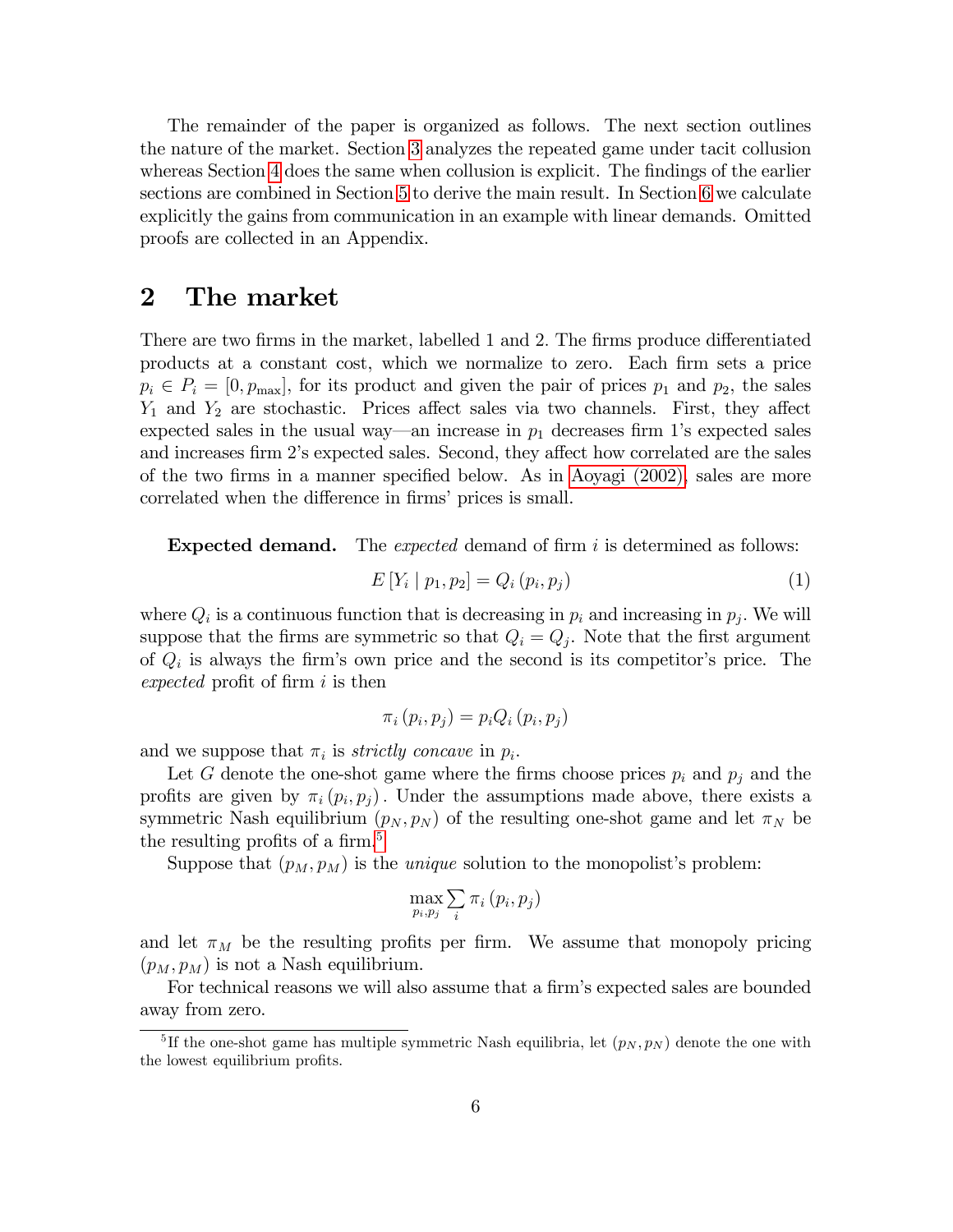

<span id="page-6-2"></span>Figure 1: Monitoring Structure

**Distribution of sales.** We will suppose that given prices  $(p_1, p_2)$ , the two firms' sales  $(Y_1, Y_2)$  are jointly distributed according to a bivariate log normal density  $f(y_1, y_2 | p_1, p_2)$ ; equivalently, the log sales  $(\ln Y_1, \ln Y_2)$  are jointly normally distributed. Prices affect the means  $\mu_i$  of the normal distribution as well as the correlation coefficient  $\rho$ , but, for simplicity, do not affect the (identical) variance  $\sigma^2$ .<sup>[6](#page-6-0)</sup> Specifically,  $\mu_i = \ln Q_i(p_i, p_j) - \frac{1}{2}$  $\frac{1}{2}\sigma^2$  so that [\(1\)](#page-5-2) holds.<sup>[7](#page-6-1)</sup> The correlation between firms' (log) sales is high when they charge similar prices and low when their prices are dissimilar.

For our purposes, a benefit of the (log) normal specification is that the variance and correlation parameters can vary independently.

Figure [1](#page-6-2) is a schematic illustration of such a monitoring structure. When both firms charge the same price, their (log) sales have the same mean  $\mu$  and a high correlation, depicted by the narrower contours of the resulting normal density. When prices are different, say firm 1 charges a lower price, then the (log) sales have different means  $\mu_1 > \mu_2$  and low correlation, now depicted by the wider contours. This is formalized as:

<span id="page-6-3"></span><span id="page-6-0"></span> $6A$  heteroskedastic specification in which the variance increased with the mean log sales can be easily accommodated.

<span id="page-6-1"></span><sup>&</sup>lt;sup>7</sup>Recall that if  $\ln Y$  is normally distributed with mean  $\mu$  and variance  $\sigma^2$ , then  $E[Y] =$  $\exp\left(\mu+\frac{1}{2}\sigma^2\right).$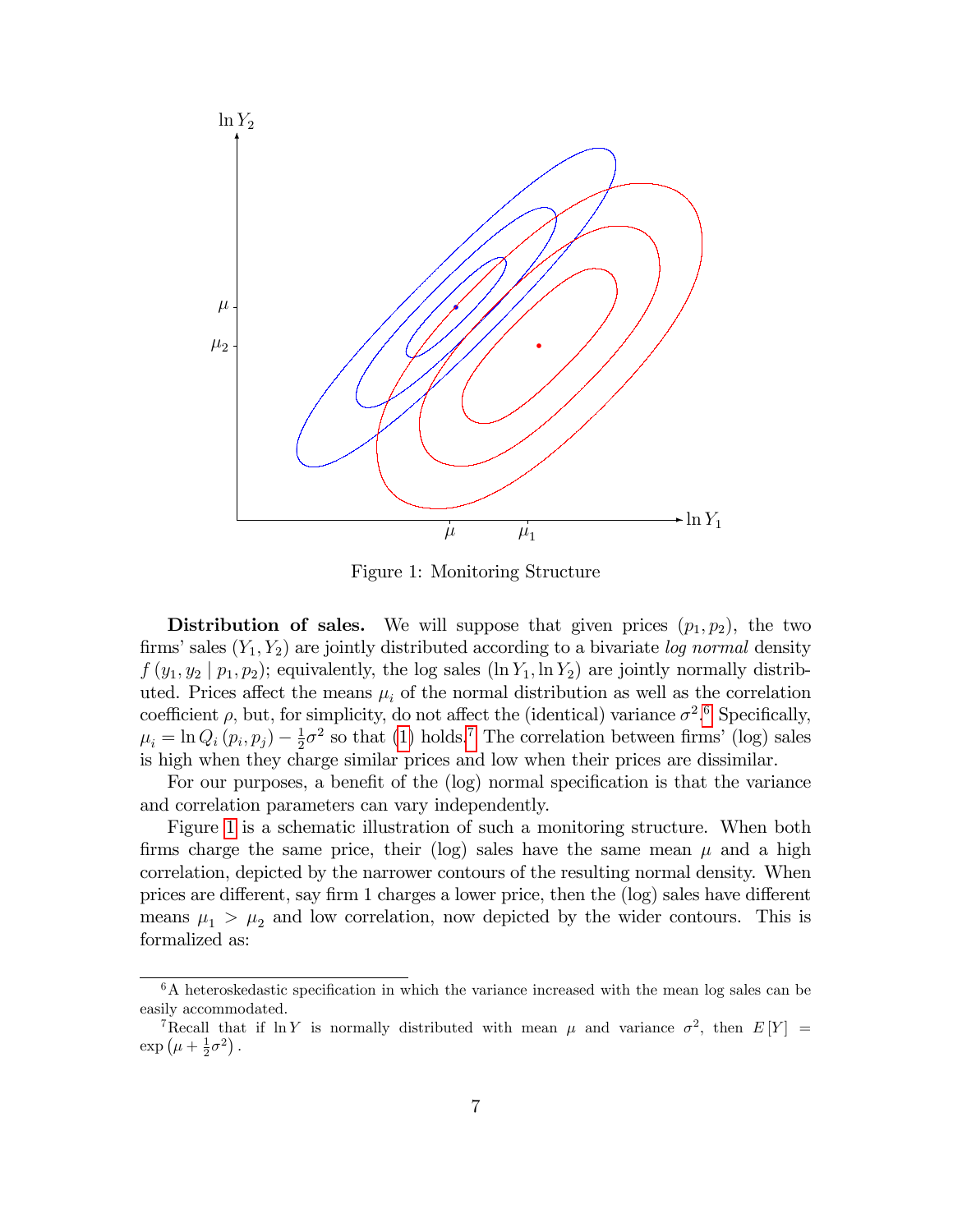**Assumption 1** There exists  $\rho_0 \in (0,1)$  and a symmetric function  $\gamma(p_1, p_2) \in [0,1]$ such that  $\rho = \rho_0 \gamma(p_1, p_2)$  and  $\gamma$  satisfies the following conditions: (1) for all p,  $\gamma(p, p) = 1$ ; and (2) for all  $p_1 \leq p_2$ ,  $\partial \gamma / \partial p_1 > 0$  and  $\partial^2 \gamma / \partial p_1^2 > 0$  and so,  $\gamma$  is an increasing and convex function of  $p_1$ <sup>[8](#page-7-1)</sup>.

Note that  $\partial \rho / \partial p_1 = \rho_0 \partial \gamma / \partial p_1$ , and so for fixed  $\gamma$ , an increase in  $\rho_0$  represents an increase in the *sensitivity* of the correlation to prices.

This kind of correlation structure can result, for example, in a symmetric Hotellingtype market in which consumers have identical but random "transport costs". When firms charge similar prices, their sales are similar no matter what the realized transport costs are. In other words, when firms charge similar prices, their sales are highly correlated. When firms charge dissimilar prices, their sales are again similar if the realized transport costs are high because consumers are not so price sensitive. But their sales are quite dissimilar if the realized costs are low because now consumers are very price sensitive. In other words, when firms charge dissimilar prices, the correlation between their sales is low. Of course, the same kind of reasoning applies if we substitute search costs for transport costs.

# <span id="page-7-0"></span>3 Tacit collusion

Let  $G_{\delta}(f)$  denote the infinitely repeated game with *private monitoring* in which firms use the discount factor  $\delta < 1$  to evaluate profit streams. Time is discrete. In each period, firms choose prices  $p_i$  and  $p_j$  and given these prices, their sales are realized according to f as described above. As in Stigler  $(1964)$ , each firm i observes only its own realized sales  $y_i$ ; it observes neither j's price  $p_j$  nor j's sales  $y_j$ . We will refer to f as the monitoring structure.

Let  $h_i^{t-1} = (p_i^1, y_i^1, p_i^2, y_i^2, ..., p_i^{t-1}, y_i^{t-1})$  denote the *private* history observed by firm i after  $t-1$  periods of play and let  $H_i^{t-1}$  denote the set of all private histories of firm *i*. In period *t*, firm *i* chooses its prices  $p_i^t$  knowing  $h_i^{t-1}$  and nothing else.

A strategy  $s_i$  for firm i is a collection of functions  $(s_i^1, s_i^2, ...)$  such that  $s_i^t : H_i^{t-1} \to$  $\Delta(P_i)$ . Of course, since  $H_i^0$  is null,  $s_i^1 \in \Delta(P_i)$ . We will denote by  $s_i^t(p_i \mid h_i^{t-1})$  the probability that firm i sets a price  $p_i$  following the private history  $h_i^{t-1}$ . Thus, we are allowing for the possibility that firms may randomize. A *strategy profile s* is simply a pair of strategies  $(s_1, s_2)$ .

A sequential equilibrium of  $G_{\delta}(f)$  is strategy profile s such that for each i and every private history  $h_i^{t-1}$  such that the continuation strategy of i following  $h_i^{t-1}$ , denoted by  $s_i \mid_{h_i^{t-1}}$ , is a best response to  $E[s_j \mid_{h_j^{t-1}}]$   $h_i^{t-1}]$ . Since f has full support, the set of sequential equilibrium outcomes (price paths) is the same as the set of Nash equilibrium outcomes (see [Mailath and Samuelson, 2006,](#page-28-10) p. 396).

<span id="page-7-1"></span>We remind the reader that as yet there is no communication between the firms.

<sup>&</sup>lt;sup>8</sup>Some examples satisfying the assumption are  $\gamma(p_1, p_2) = \min(p_1, p_2) / \max(p_1, p_2)$  and  $\gamma(p_1, p_2) = 1/1 + |p_1 - p_2|$ .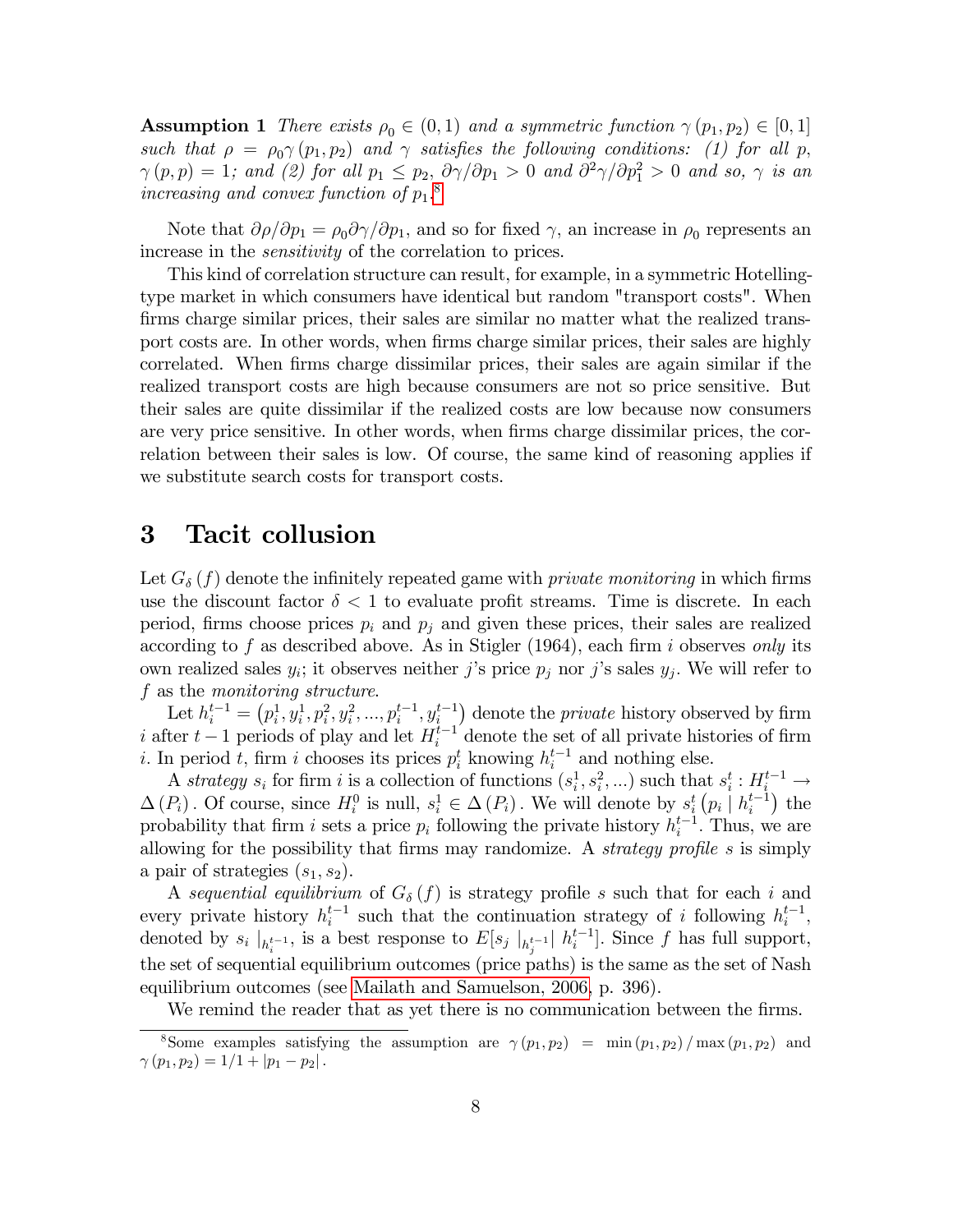#### 3.1 Equilibrium under tacit collusion

The purpose of this subsection is to provide an upper bound to the joint profits of the firms in *any* equilibrium under tacit collusion. The task is complicated by the fact that there is no known characterization of the set of equilibrium payoffs of a repeated game with private monitoring. Because the players in such a game observe different histories—each firm knows only its own past prices and sales—such games lack a straightforward recursive structure and the kinds of techniques available to analyze (public perfect) equilibria of repeated games with public monitoring (see [Abreu, Pearce and Stacchetti, 1990\)](#page-27-7) cannot be used here.

Instead, we proceed as follows. Suppose we want to determine whether there is an equilibrium of  $G_{\delta}(f)$  such that the sum of firms' discounted average profits are within  $\varepsilon$  of those of a monopolist, that is,  $2\pi_M$ . If there were such an equilibrium, then both firms must set prices close to the monopoly price  $p<sub>M</sub>$  often (or equivalently, with high probability). Now consider a secret price cut by firm 1 to  $\bar{p}$ , the static best response to  $p_M$ . Such a deviation is profitable today because firm 2's price is close to  $p_M$  with high probability. How this affects firm 2's future actions depends on the quality of monitoring, that is, how much firm 1's price cut affects the distribution of 2's sales. If the quality of monitoring is poor, firm 2 can keep on deviating to  $\bar{p}$ without too much fear of being punished. In other words, a firm has a profitable deviation, contradicting that there were such an equilibrium.

This reasoning shows that the bound on equilibrium profits depends on three factors of the market:  $(1)$  the trade-off between the incentives to deviate and efficiency in the *one-shot* game<sup>[9](#page-8-0)</sup>; (2) the quality of the monitoring, which determines whether the short-term incentives to deviate can be overcome by future actions; and, of course (3) the discount factor.

We consider each of these factors in turn.

Incentives versus efficiency in the one-shot game. Define, as above,  $\bar{p} =$  $\arg \max_{p_i} \pi_i(p_i, p_M)$ , the static best-response to  $p_M$ . Let  $\alpha \in \Delta(P_1 \times P_2)$  be a joint distribution over firms' prices. We want to find an  $\alpha$  such that (i) the sum of the expected profits from  $\alpha$  is within  $\varepsilon$  of  $2\pi_M$ ; and (ii) it minimizes the (sum of) the incentives to deviate to  $\bar{p}$ . To that end, for  $\varepsilon \geq 0$ , define

<span id="page-8-1"></span>
$$
\Psi\left(\varepsilon\right) \equiv \min_{\alpha} \sum_{i} \left[\pi_i\left(\overline{p}, \alpha_j\right) - \pi_i\left(\alpha\right)\right] \tag{2}
$$

subject to

$$
\sum_{i} \pi_{i}(\alpha) \geq 2\pi_{M} - \varepsilon
$$

where  $\alpha_j$  denotes the marginal distribution of  $\alpha$  over  $P_j$ .

<span id="page-8-0"></span> $9By$  "efficiency" we mean how efficient the cartel is in achieving high profits and not "social efficiency."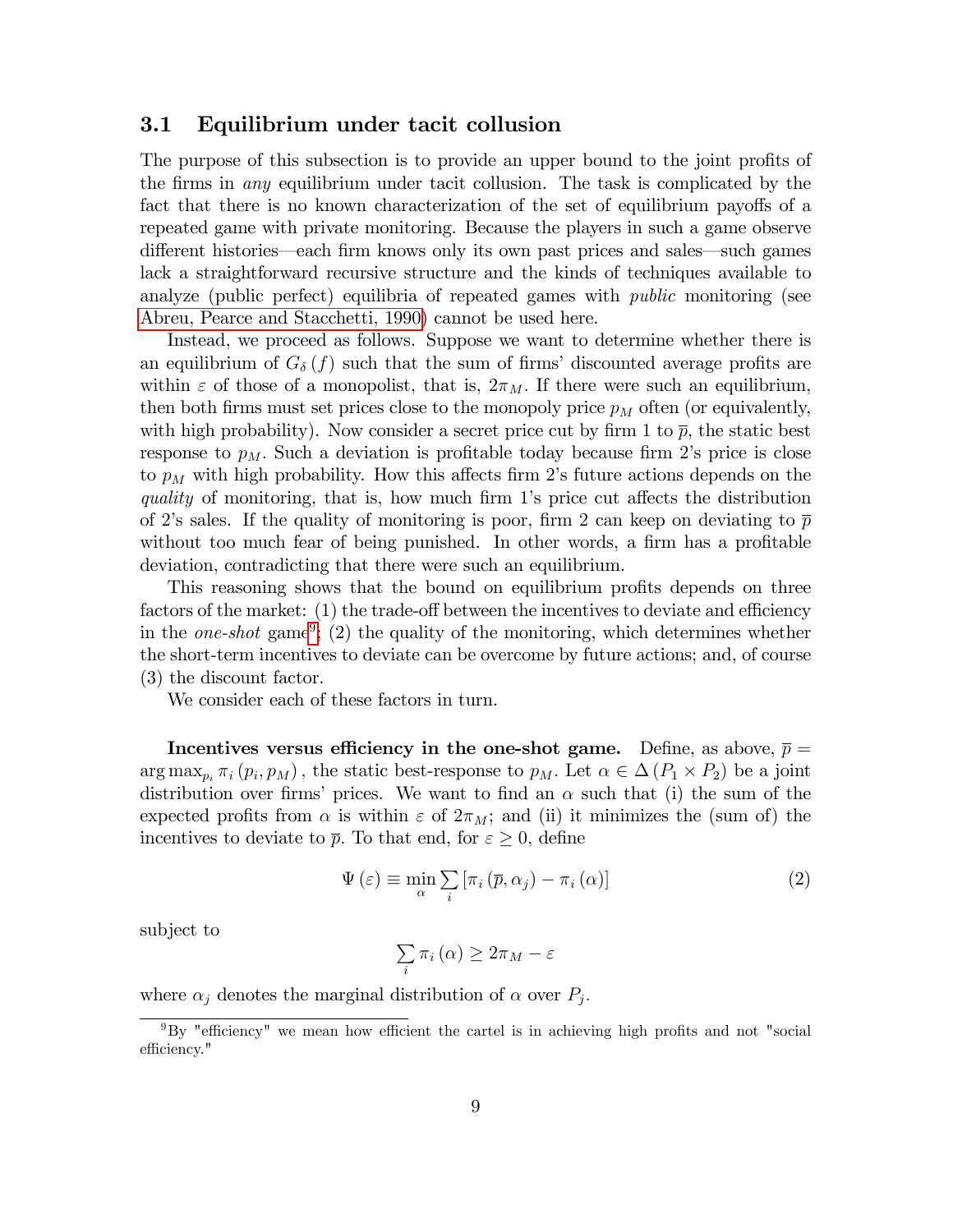The function  $\Psi$  measures the trade-off between the incentives to deviate (to the price  $\bar{p}$ ) and firms' profits. Precisely, if the firms' profits are within  $\varepsilon$  of those of a monopolist, then the total incentive to deviate is  $\Psi(\varepsilon)$ . It is easy to see that  $\Psi$  is (weakly) decreasing. Lemma [A.1](#page-19-0) establishes that it is convex and satisfies  $\lim_{\varepsilon \to 0} \Psi(\varepsilon) > 0.$ 

Since  $(p_N, p_N)$  is feasible for the program defining  $\Psi$  when  $\varepsilon = 2\pi_M - 2\pi_N$ , it follows that  $\Psi(2\pi_M - 2\pi_N) \leq 0$ . We emphasize that  $\Psi$  is completely determined by the one-shot game G.

Define  $\Psi^{-1}$  by

$$
\Psi^{-1}(x) = \sup \{\varepsilon : \Psi(\varepsilon) = x\}
$$
\n(3)

**Quality of monitoring.** Consider two price pairs  $p = (p_1, p_2)$  and  $p' = (p'_1, p'_2)$ and the resulting distributions of firm i's sales:  $f_i(\cdot | p)$  and  $f_i(\cdot | p')$ . If these two distributions are close together, then it will be difficult for firm  $i$  to detect the change from  $p$  to  $p'$ . Thus, the quality of monitoring can be measured by the "distance" between the two distributions. In what follows, we use the so-called total variation metric to measure this distance.

<span id="page-9-3"></span>**Definition 1** The quality of a monitoring structure f is defined as

$$
\eta = \max_{p, p'} \|f_i(\cdot \mid p) - f_i(\cdot \mid p')\|_{TV}
$$

where  $f_i$  is the marginal of f on  $Y_i$  and  $||g-h||_{TV}$  denotes the total variation distance between g and  $h^{10}$  $h^{10}$  $h^{10}$ 

It is important to note that the quality of monitoring depends only on the marginal distributions  $f_i(\cdot | p)$  over i's sales and not on the joint distributions of sales  $f(\cdot | p)$ . In particular, the fact that the marginal distributions  $f_i(\cdot | p)$  and  $f_i(\cdot | p')$  are close- $\eta$  is small—does not imply that the underlying joint distributions  $f(\cdot | p)$  and  $f(\cdot | p')$ are close. When  $f(\cdot | p)$  is a bivariate log normal,  $\eta$  can be explicitly determined as

<span id="page-9-2"></span>
$$
\eta = 2\Phi\left(\frac{\Delta\mu_{\text{max}}}{2\sigma}\right) - 1\tag{4}
$$

where  $\Phi$  is the cumulative distribution function of a univariate standard normal and  $\Delta\mu_{\text{max}} = \max_{p,p'} \left| \ln Q_i(p_i, p_j) - \ln Q_i(p'_i, p'_j) \right|$  is the maximum possible difference in log expected sales. As  $\sigma$  increases,  $\eta$  decreases and goes to zero as  $\sigma$  becomes arbitrarily large.

#### 3.1.1 A bound on tacit collusion

The main result of this section develops a bound on equilibrium profits under tacit collusion. An important feature of the bound is that it is independent of any correlation between firms' sales and depends only on the marginal distribution of sales.

<span id="page-9-1"></span><span id="page-9-0"></span><sup>&</sup>lt;sup>10</sup>The total variation distance between two densities g and h on X is defined as  $||g-h||_{TV}$  =  $\frac{1}{2} \int_X |g(x) - h(x)| dx.$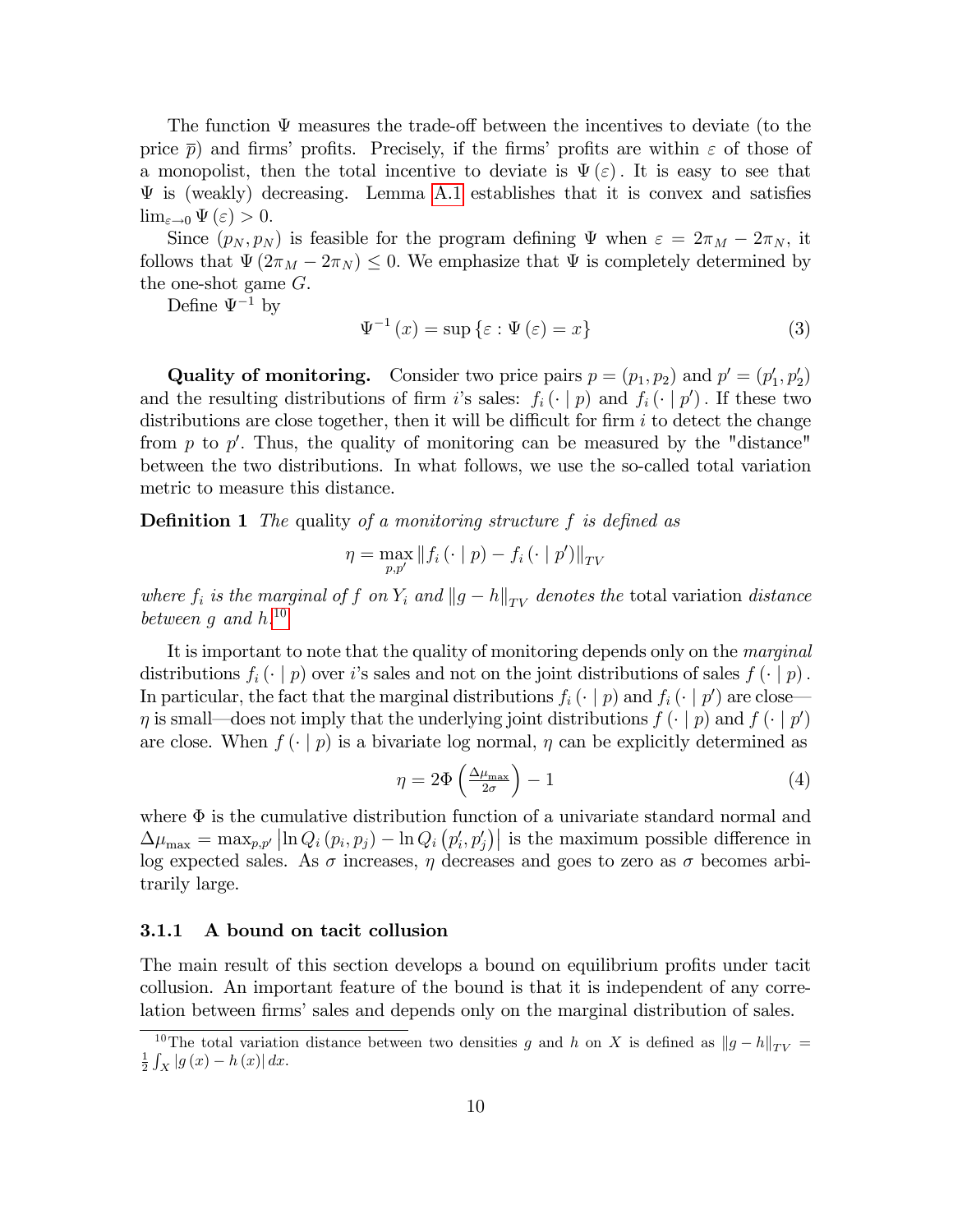

<span id="page-10-0"></span>Figure 2: Bound on Profits from Tacit Collusion

**Proposition 1** In any equilibrium of  $G_{\delta}(f)$ , the repeated game without communication, the profits

$$
\pi_1 + \pi_2 \le 2\pi_M - \Psi^{-1}\left(4\overline{\pi} \frac{\delta^2}{1-\delta} \eta\right)
$$

where  $\bar{\pi} = \max_{p_i} \pi_i (\bar{p}, p_j)$  and  $\eta$  is the quality of monitoring.

Before embarking on a formal proof of Proposition [1](#page-9-0) it is useful to outline the main ideas (see Figure [2](#page-10-0) for an illustration). A *necessary* condition for a strategy profile s to be an equilibrium is that a deviation by firm 1 to a strategy  $\overline{s}_1$  in which it *always* charges  $\bar{p}$  not be profitable. This is done in two steps. First, we consider a fictitious situation in which firm 1 assumes that firm 2 will not respond to its deviation. The higher the equilibrium profits, the more profitable would be the proposed deviation in the fictitious situation—this is exactly the effect the function  $\Psi$  captures in the one-shot game and Lemma [A.2](#page-20-0) shows that  $\Psi$  captures the same effect in the repeated game as well. Second, when the monitoring is poor $-\eta$  is small—firm 2's actions cannot be very responsive to the deviation and so the Öctitious situation is a good approximation for the true situation. Lemma [A.6](#page-24-0) measures precisely how good this approximation is and quite naturally this depends on the quality of monitoring and the discount factor.

It is usual to derive necessary conditions for an equilibrium by considering "oneshot" deviations in which a player cheats in one period and then resumes equilibrium  $play.<sup>11</sup>$  $play.<sup>11</sup>$  $play.<sup>11</sup>$  But in games with private monitoring, such deviations affect the deviating

<span id="page-10-1"></span> ${}^{11}\text{Pai}$  et al. (2014) consider such a deviation.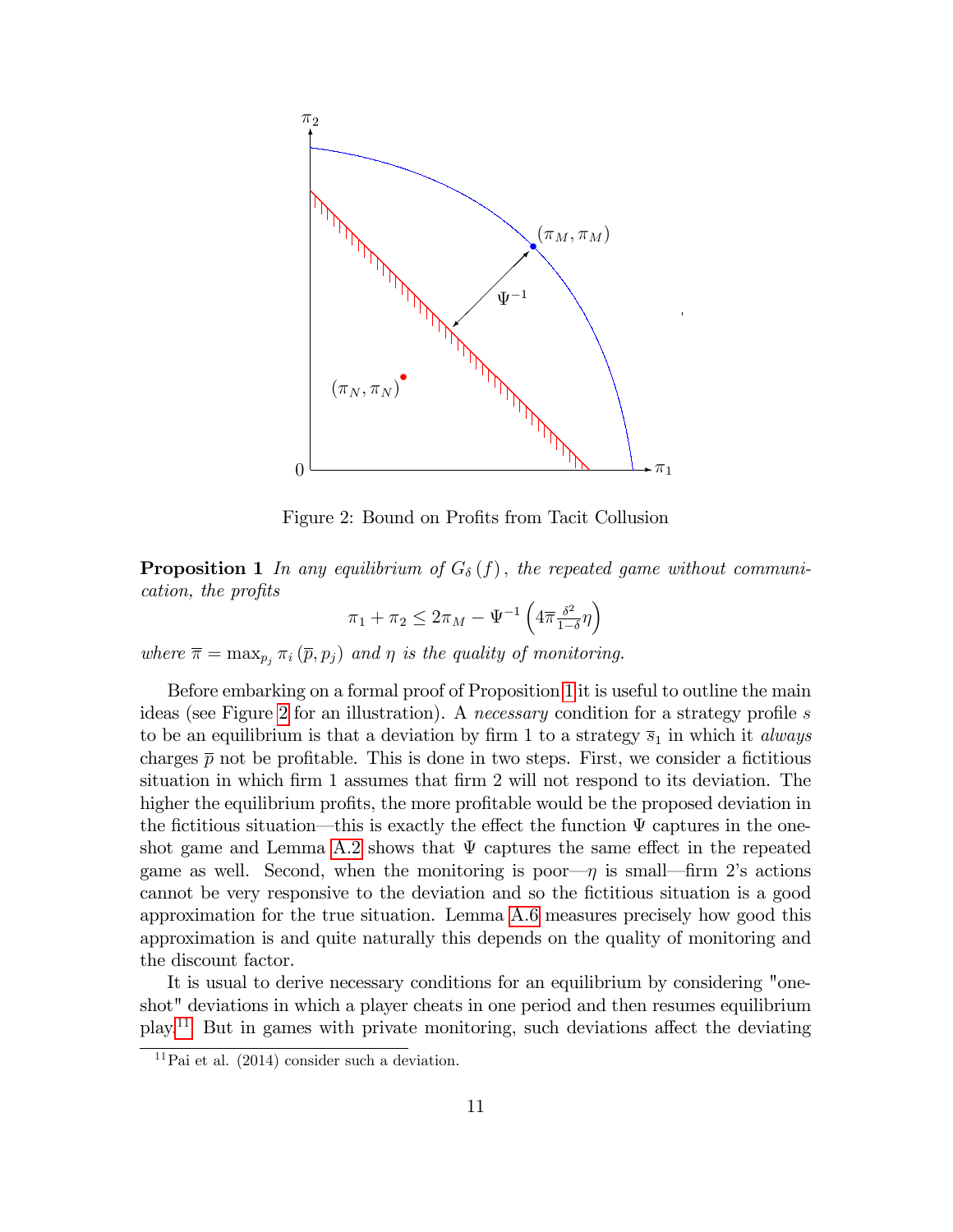players' beliefs about the other player's signals thereafter and so affect his subsequent (optimal) play. The deviation we consider—a permanent price cut—is rather naive but has the feature that future play, while suboptimal, is straightforward. Notice that profits both from the candidate equilibrium and from the play after the deviation are evaluated in ex ante terms.

Observe that if we fix the quality of monitoring  $\eta$  and let the discount factor  $\delta$ approach one, then the bound becomes trivial (since  $\lim_{\delta \to 1} \Psi^{-1} \left( 4 \overline{\pi} \frac{\delta^2}{1 - \overline{\Lambda}} \right)$  $\left(\frac{\delta^2}{1-\delta}\eta\right) = 0$  and so is consistent with the folk theorem. On the other hand, if we fix the discount factor  $\delta$  and decrease the quality of monitoring  $\eta$ , the bound converges to  $2\pi_M$  –  $\Psi^{-1}(0) < 2\pi_M$  and is effective. One may reasonably conjecture that if there were "zero monitoring" in the limit, that is, if  $\eta \to 0$ , then no collusion would be possible. But in fact  $2\pi_N < 2\pi_M - \Psi^{-1}(0)$  so that even with zero monitoring, Proposition [1](#page-9-0) does not rule out the presence of collusive equilibria. This is consistent with the finding of Awaya  $(2014b).<sup>12</sup>$  $(2014b).<sup>12</sup>$  $(2014b).<sup>12</sup>$ 

**Proof of Proposition [1.](#page-9-0)** We argue by contradiction. Suppose that  $G_{\delta}(f)$  has an equilibrium, say s, whose average profits<sup>[13](#page-11-1)</sup>  $\pi_1(s) + \pi_2(s)$  exceed  $2\pi_M - \Psi^{-1}\left(4\pi \frac{\delta^2}{1-\delta}\right)$  $\frac{\delta^2}{1-\delta}\eta\bigg)$ . If we write  $\varepsilon = 2\pi_M - \pi_1(s) - \pi_2(s)$ , then this is equivalent to  $\eta < \frac{1-\delta}{\delta^2} \frac{1}{4\pi} \Psi(\varepsilon)$ .

Given the strategy profile  $s$ , define

$$
\alpha_j^t = E_s \left[ s_j^t \left( h_j^{t-1} \right) \right] \in \Delta \left( P_j \right)
$$

where the expectation is defined by the probability distribution over  $t-1$  joint histories  $(h_i^{t-1}, h_j^{t-1})$  determined by s. Note that  $\alpha_j$  depends on the strategy profile s and not just  $s_j$ . Let  $\alpha_j = (\alpha_j^1, \alpha_j^2, ...)$  denote the strategy of firm j in which it plays  $\alpha_j^t$ in period t following any  $t-1$  period history. The strategy  $\alpha_i$  replicates the ex ante distribution of prices  $p_i$  resulting from s but is non-responsive to histories.

Let  $\bar{s}_i$  denote the strategy of firm i in which it plays  $\bar{p}$  with probability one following any history. From Lemma [A.2](#page-20-0)

$$
\sum_{i} \left[ \pi_i \left( \overline{s}_i, \alpha_j \right) - \pi_i \left( s \right) \right] \ge \Psi \left( \varepsilon \right)
$$

From Lemma [A.6](#page-24-0) we have for  $i = 1, 2$ 

$$
|\pi_i(\overline{s}_i, s_j) - \pi_i(\overline{s}_i, \alpha_j)| \le 2 \frac{\delta^2}{1 - \delta} \overline{\pi}\eta
$$

<span id="page-11-0"></span> $12\text{A}$ waya (2014b) constructs an example in which there is zero monitoring—the distribution of a player's signals is the same for all action profiles—but, nevertheless, there are non-trivial equilibria.

<span id="page-11-1"></span><sup>&</sup>lt;sup>13</sup>We use  $\pi_i$  (s) to denote the discounted average payoffs from the strategy profile s as well as the payoffs in the one-shot game.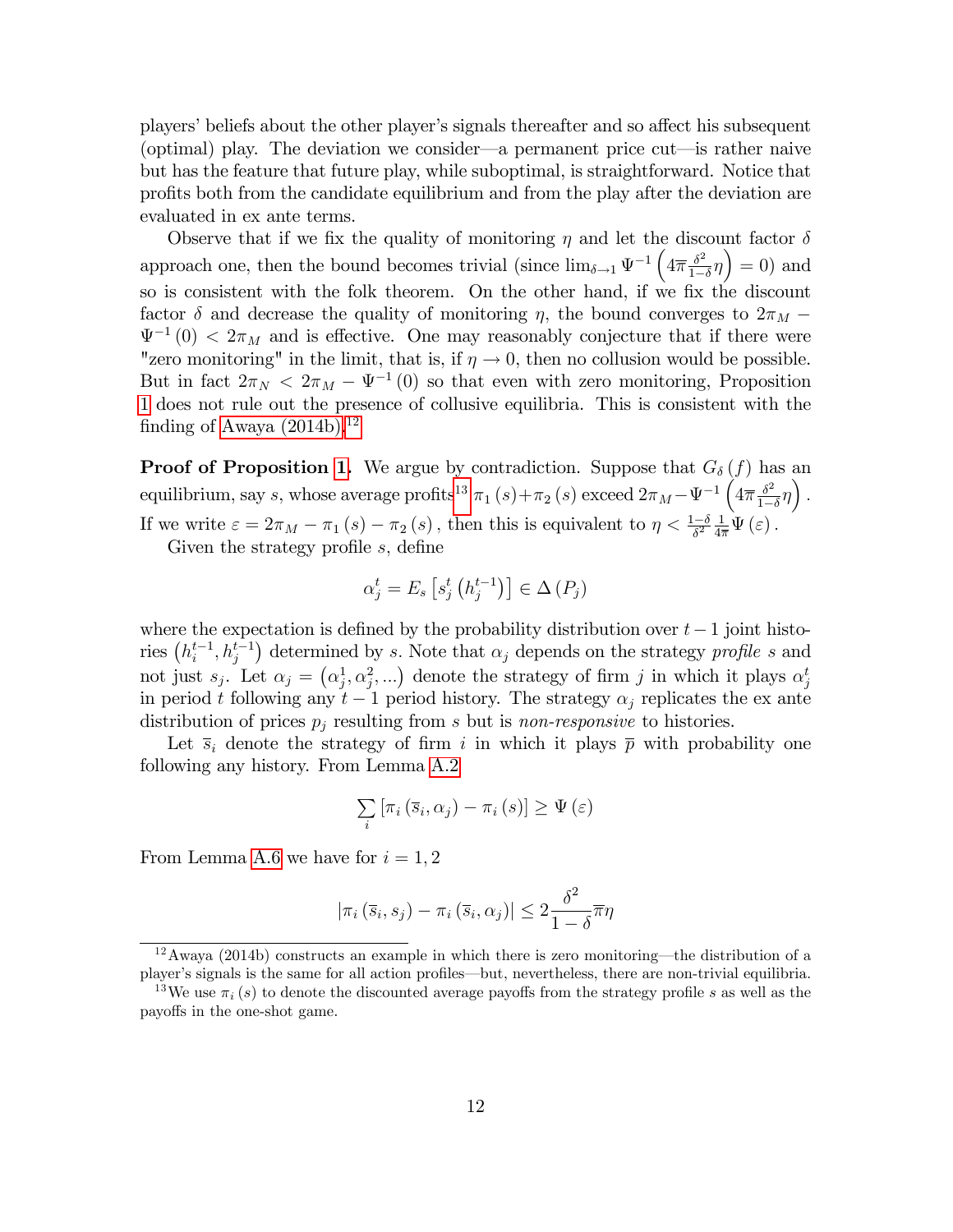and

$$
\sum_{i} (\pi_i (\overline{s}_i, s_j) - \pi_i (s)) \geq -\sum_{i} |\pi_i (\overline{s}_i, s_j) - \pi_i (\overline{s}_i, \alpha_j)| + \sum_{i} (\pi_i (\overline{s}_i, \alpha_j) - \pi_i (s))
$$
  

$$
\geq -4 \frac{\delta^2}{1 - \delta} \overline{\pi} \eta + \Psi (\varepsilon)
$$

which is strictly positive. But this means that at least one firm has a profitable deviation, contradicting the assumption that s is an equilibrium.  $\blacksquare$ 

### <span id="page-12-0"></span>4 Explicit collusion

We now turn to a situation in which firms can explicitly collude. By this we mean that prior to choosing prices in any period, firms can communicate with each other, sending one of a finite set of messages to each other. The sequence of actions in any period is as follows: Örms set prices, receive their private sales information and then simultaneously send messages to each other. Messages are costless—the communication is "cheap talk"—and are transmitted without any noise. The communication is unmediated.

Formally, there is a finite set of messages  $M_i$  for each firm. A  $t-1$  period private history of firm  $i$  now consists of the complete list of its own prices and sales as well as the list of all messages sent and received. Thus a private history is now of the form

$$
h_i^{t-1} = (p_i^{\tau}, y_i^{\tau}, m_i^{\tau}, m_j^{\tau})_{\tau=1}^{t-1}
$$

and the set of all such histories is denoted by  $H_i^{t-1}$ . A strategy for firm i is now a pair  $(s_i, r_i)$  where  $s_i = (s_i^1, s_i^2, \ldots)$ , the pricing strategy, and  $r_i = (r_i^1, r_i^2, \ldots)$ , the reporting strategy, are collections of functions:  $s_i^t : H_i^{t-1} \to \Delta(P_i)$  and  $r_i^t : H_i^{t-1} \times P_i \times Y_i \to$  $\Delta(M_i)$ .

Call the resulting infinitely repeated game with communication  $G_{\delta}^{com}(f)$ . Sequential equilibrium is defined as before.

#### 4.1 Equilibrium strategies

We will now identify some properties of the monitoring structure  $f$  that will allow the firms to achieve near-perfect collusion, that is, the sum of their profits will be close to those of a monopolist. The log-normal monitoring structure has two parameters the variance of log-sales  $\sigma^2$  and the correlation between log-sales,  $\rho_0$ , when the firms charge identical prices. Of course, the discount factor  $\delta$  is key parameter as well.

Monopoly pricing will be sustained using a *grim trigger* pricing strategy together with a *threshold* sales-reporting strategy in a manner first identified by [Aoyagi \(2002\).](#page-27-5) Since the price set by a competitor is not observable, the trigger will be based on the communication between firms, which is observable. The communication itself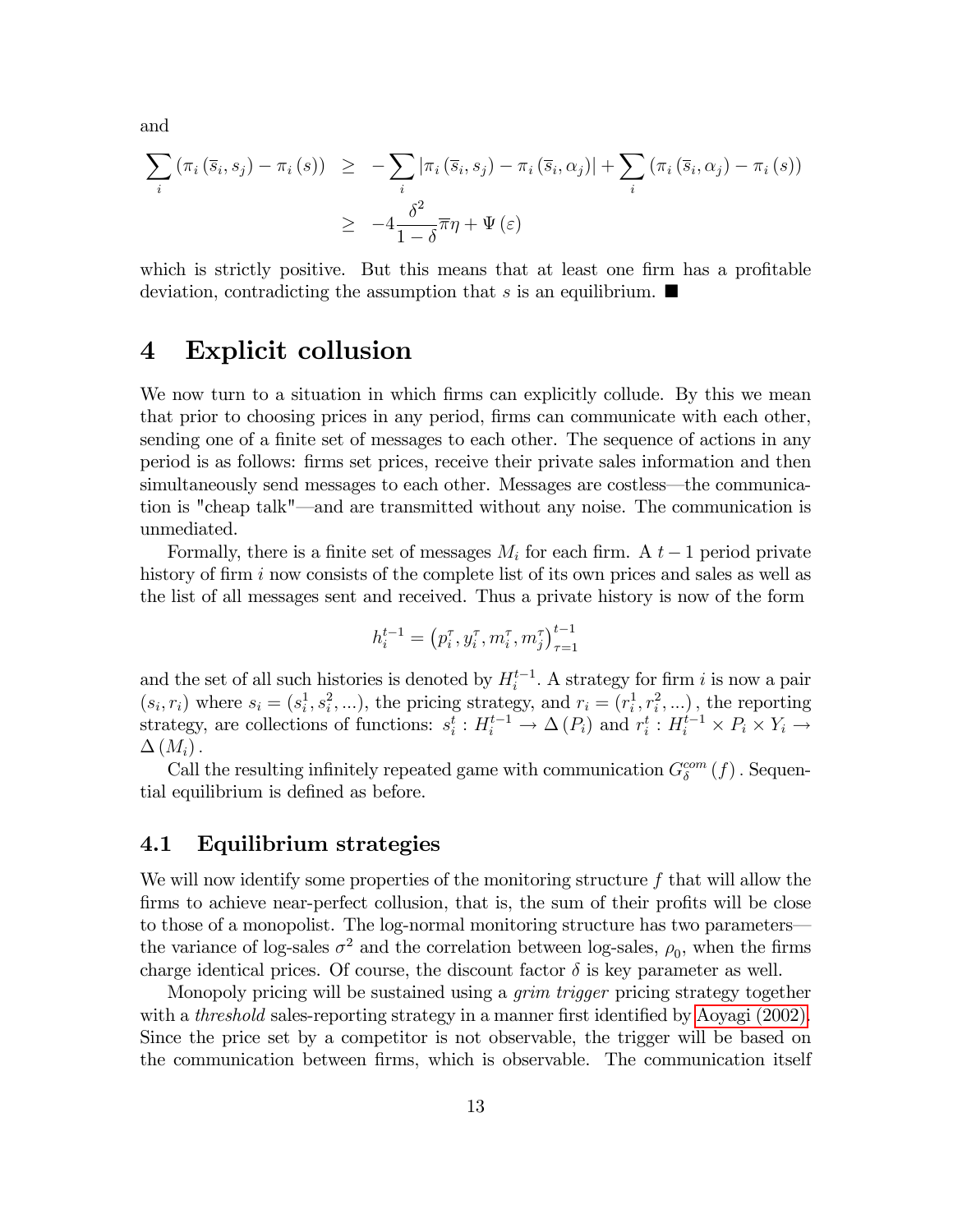consists only of reporting whether one's sales were "high"—above a commonly known threshold—or "low". Firms start by setting monopoly prices and continue to do so as long as the two sales reports agree—both firms report "high" or both report "low". Differing sales reports trigger permanent non-cooperation as a punishment.

Specifically, consider the following strategy  $(s_i^*, r_i^*)$  in the repeated game with communication where there are only two possible messages  $H$  ("high") and  $L$  ("low"). The pricing strategy  $s_i^*$  is:

- In period 1, set the monopoly price  $p_M$ .
- In any period  $t > 1$ , if in all previous periods, the reports of both firms were identical (both reported H or both reported L), set the monopoly price  $p_M$ ; otherwise, set the Nash price  $p_N$ .

The communication strategy  $r_i^*$  is:

- In any period  $t \geq 1$ , if the price set was  $p_i = p_M$ , then report H if log sales  $\ln y_i^t \ge \mu_M$ ; otherwise, report L.
- In any period  $t \geq 1$ , if the price set was  $p_i \neq p_M$ , then report H if  $\ln y_i^t \geq$  $\mu_i + \frac{1}{\rho}$  $\frac{1}{\rho}$   $(\mu_M - \mu_j)$ ; otherwise, report L.

$$
(\mu_M = \ln Q_i (p_M, p_M) - \frac{1}{2}\sigma^2, \mu_i = \ln Q_i (p_i, p_M) - \frac{1}{2}\sigma^2
$$
 and  $\mu_j = \ln Q_j (p_M, p_i) - \frac{1}{2}\sigma^2$ .)

Denote by  $(s^*, r^*)$  the resulting strategy profile. We will establish that if firms are patient enough and the monitoring structure is noisy ( $\sigma$  is high) but correlated ( $\rho_0$  is high), then the strategies specified above constitute an equilibrium. But before doing this, it is useful to calculate the lifetime average profits if firms follow the proposed strategies.

#### 4.1.1 Optimality of communication strategy

Suppose firm 2 follows the strategy  $(s_2^*, r_2^*)$  and until this period, both have made identical sales reports. Recall that a punishment will be triggered only if the reports disagree. Thus, firm 1 will want to maximize the probability that its report agrees with that of firm 2. Since firm 2 is following a threshold strategy, it is optimal for firm 1 to do so as well. If firm 1 adopts a threshold of  $\lambda$  such that it reports H when its log sales exceed  $\lambda$ , and L when they are less than  $\lambda$ , the probability that the reports will agree is

<span id="page-13-1"></span>
$$
\Pr\left[\ln Y_1 < \lambda, \ln Y_2 < \mu_M\right] + \Pr\left[\ln Y_1 > \lambda, \ln Y_2 > \mu_M\right] \tag{5}
$$

The *optimal* reporting threshold is (see Lemma [A.7\)](#page-25-0)

<span id="page-13-0"></span>
$$
\lambda(p_1) = \mu_1 + \frac{1}{\rho} (\mu_M - \mu_2)
$$
\n(6)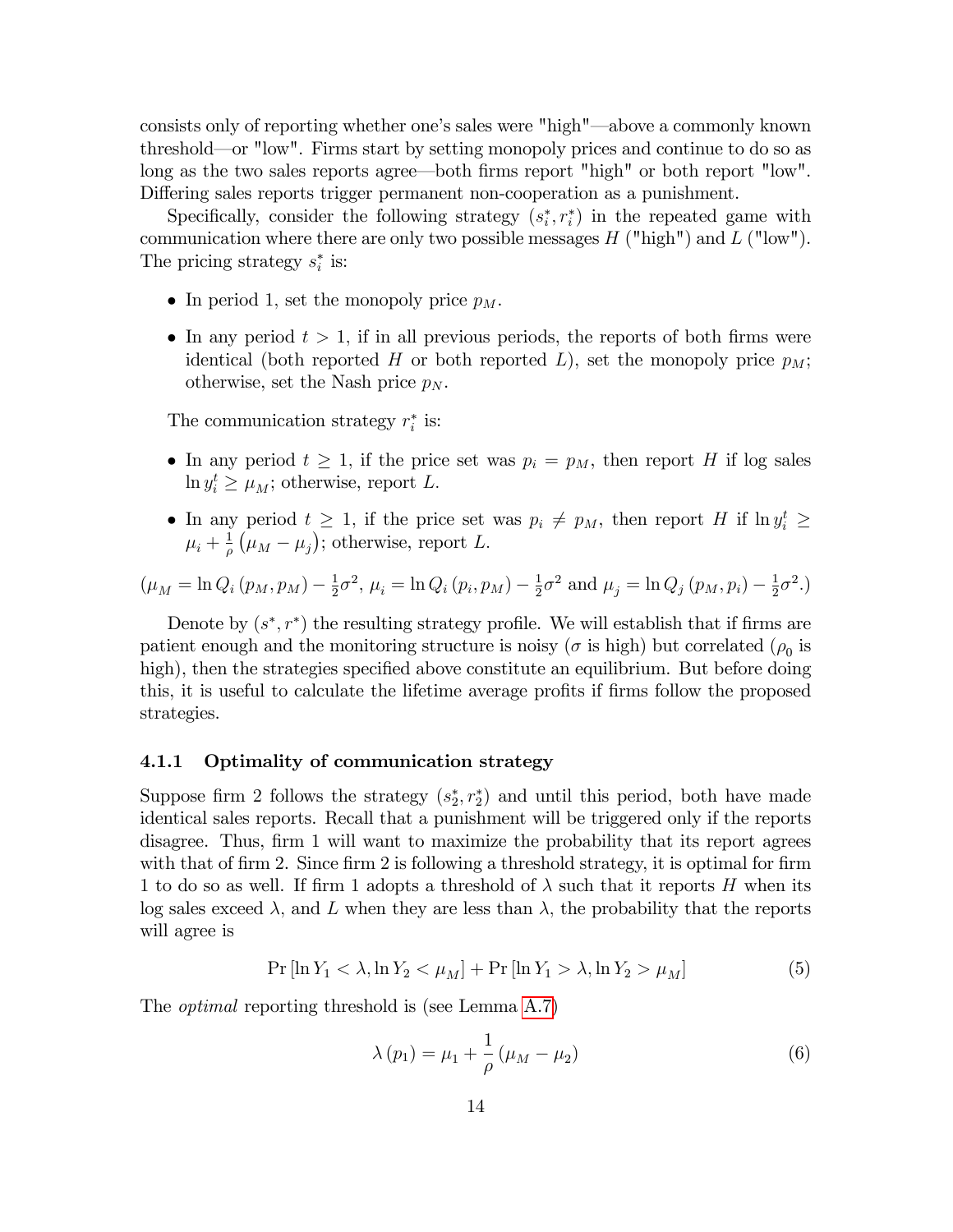If firm 1 deviated and cut its price to  $p_1 < p_M$ , then clearly the expected (log) sales of the two firms are such that  $\mu_1 > \mu_M > \mu_2$ . Thus,  $\lambda(p_1) > \mu_1 > \mu_M$ , which says, as expected, that once firm 1 cuts its price—and so experiences stochastically higher sales—it should optimally *under-report* relatively to the equilibrium reporting strategy  $r_1^*$ . On the other hand, if firm 1 did not deviate and set a price  $p_M$ , then the [\(6\)](#page-13-0) implies that it is optimal for it to use a threshold of  $\mu_M = \lambda(p_M)$  as well.

We have thus established that if firm 2 plays according to  $(s_2^*, r_2^*)$ , then following any price  $p_1$  that firm 1 sets, the communication strategy  $r_1^*$  is optimal. The optimality of the proposed pricing strategy  $s_1^*$  depends crucially on the probability of triggering the punishment and we now establish how this is affected by the extent of a price cut.

Thus, if firm 1 sets a price of  $p_1$ , the probability that its report will be the same as that of firm 2 (and so the punishment will not be triggered) is given by

<span id="page-14-1"></span>
$$
\beta(p_1) \equiv \int_{-\infty}^{\frac{\lambda(p_1)-\mu_1}{\sigma}} \int_{-\infty}^{\frac{\mu_M-\mu_2}{\sigma}} \phi(z_1, z_2; \rho) dz_2 dz_1 + \int_{\frac{\lambda(p_1)-\mu_1}{\sigma}}^{\infty} \int_{\frac{\mu_M-\mu_2}{\sigma}}^{\infty} \phi(z_1, z_2; \rho) dz_2 dz_1
$$
\n(7)

where  $\phi(z_1, z_2; \rho_0)$  is a standard bivariate normal density with correlation coefficient  $\rho_0 \in (0, 1)$ .<sup>[14](#page-14-0)</sup> Note that while  $\lambda(p_1)$ ,  $\mu_1$ ,  $\mu_2$  and the correlation coefficient  $\rho$  depend on  $p_1, \sigma$  is independent of  $p_1$ . Observe also that for any  $p_1 \leq p_M$ ,  $\beta(p_1) \geq \Phi\left(\frac{\mu_M - \mu_2}{\sigma}\right) \geq$  $\frac{1}{2}$  where  $\Phi$  denotes the cumulative distribution function of the standard univariate normal. This is because firm 1 could always adopt a communication strategy in which after a deviation to  $p_1 < p_M$ , it always reports L independently of its own sales, effectively setting  $\lambda(p_1) = \infty$ . This guarantees that firm 1's report will be the same as firm 2's report with a probability equal to  $\Phi\left(\frac{\mu_M-\mu_2}{\sigma}\right)$ . Since  $\mu_M \ge \mu_2$ ,  $\Phi\left(\frac{\mu_M-\mu_2}{\sigma}\right)\geq \frac{1}{2}$  $\frac{1}{2}$ . This means that the probability of detecting a deviation is less than one-half.

#### 4.1.2 Equilibrium profits

If both set prices  $p_M$  and follow the proposed reporting strategy, the probability that their reports will agree is just  $\beta(p_M)$ , obtained by setting  $\lambda(p_1) = \mu_1 = \mu_2 = \mu_M$ and  $\rho = \rho_0$  in [\(7\)](#page-14-1). Sheppard's formula for the cumulative of a bivariate normal (see [Tihansky, 1972\)](#page-29-4) implies that

$$
\beta(p_M) = \frac{1}{\pi} \arccos(-\rho_0)
$$

which is increasing in  $\rho_0$  and converges to 1 as  $\rho_0$  goes to 1.

The lifetime average profit  $\pi^*$  resulting from the proposed strategies is given by

<span id="page-14-2"></span>
$$
(1 - \delta)\pi_M + \delta[\beta(p_M)\pi^* + (1 - \beta(p_M))\pi_N] = \pi^*
$$
\n(8)

<span id="page-14-0"></span><sup>&</sup>lt;sup>14</sup>The standard (with both means 0 and both variances 1) bivariate normal density is  $\phi(z_1, z_2; \rho)$ 1  $\frac{1}{2\pi\sqrt{1-\rho^2}}\exp\left(-\frac{1}{2(1-\rho^2)}\left(z_1^2+z_2^2-2\rho z_1z_2\right)\right)$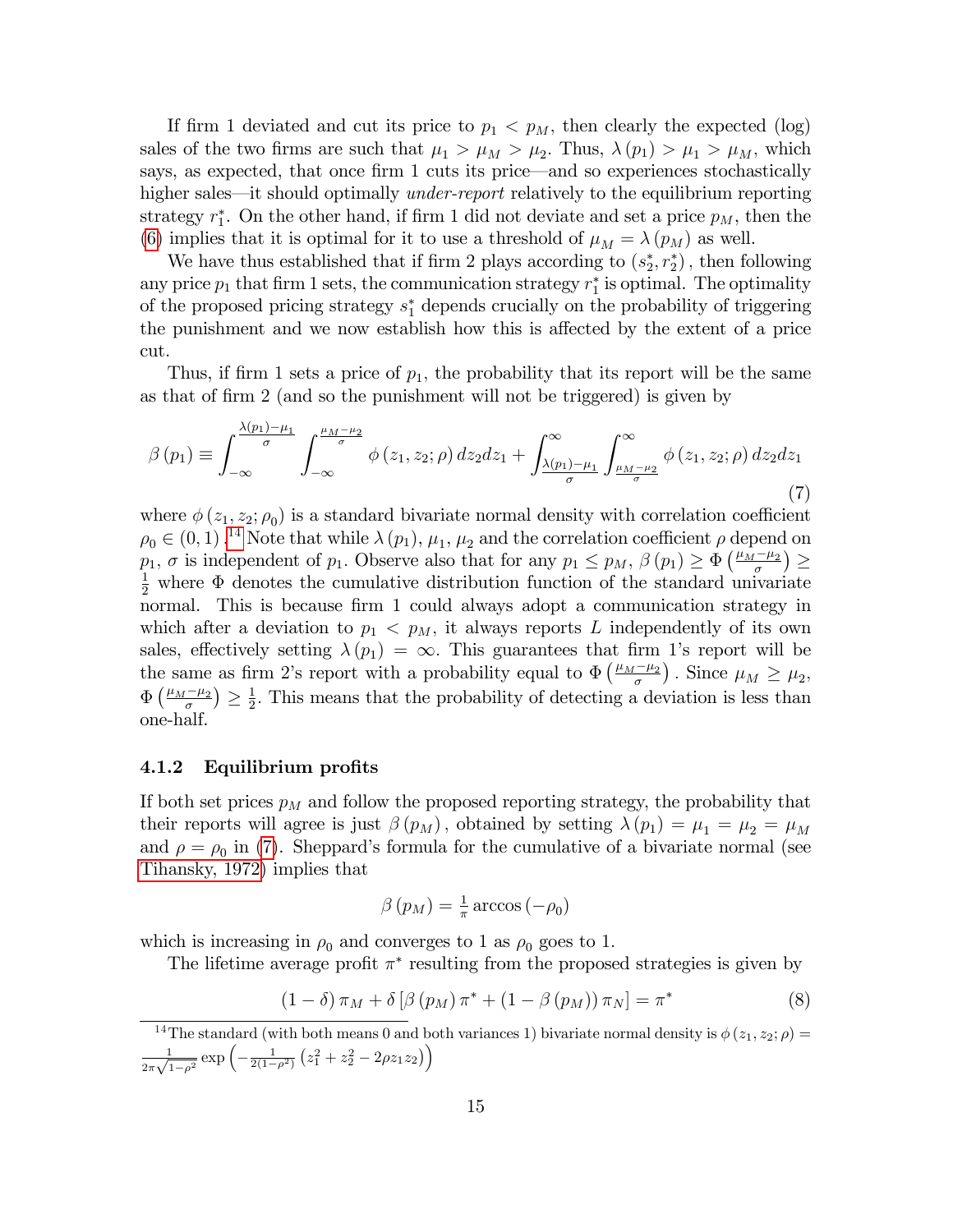and it is easy to see that for any fixed  $\delta$ ,

$$
\lim_{\rho_0 \to 1} \pi^* = \pi_M
$$

#### 4.1.3 Equilibrium with communication

<span id="page-15-0"></span>**Proposition 2** There exists a  $\delta$  such that for all  $\delta > \delta$ , once  $\sigma$  and  $\rho_0$  are large enough, then  $(s^*, r^*)$  constitutes an equilibrium of  $G_{\delta}^{com}(f)$ , the repeated game with communication.

**Proof.** Suppose that in all previous periods, both firms have followed the proposed strategies and their reports have agreed. If firm 1 deviates to  $p_1 < p_M$  in the current period, it gains

<span id="page-15-2"></span>
$$
\Delta_1 (p_1) = (1 - \delta) \pi_1 (p_1, p_M) + \delta [\beta (p_1) \pi^* + (1 - \beta (p_1)) \pi_N] - \pi^* \tag{9}
$$

where  $\pi^*$  is defined in [\(8\)](#page-14-2). Thus,

$$
\Delta_{1}'\left(p_{1}\right) = \left(1-\delta\right) \frac{\partial \pi_{1}}{\partial p_{1}}\left(p_{1}, p_{M}\right) + \delta \beta'\left(p_{1}\right)\left[\pi^{*} - \pi_{N}\right]
$$

We will show that when  $\sigma$  is large enough, for all  $p_1$ ,  $\Delta'_1(p_1) > 0$ . Since  $\Delta_1(p_M) = 0$ , this will establish that a deviation to a price  $p_1 < p_M$  is not profitable. Now observe that from Lemma [A.8,](#page-26-0)

$$
\lim_{\sigma \to \infty} \Delta_1'(p_1) = (1 - \delta) \frac{\partial \pi_1}{\partial p_1}(p_1, p_M) + \delta \frac{1}{\pi \sqrt{1 - \rho_0^2 \gamma(p_1, p_M)^2}} \times \rho_0 \frac{\partial \gamma}{\partial p_1}(p_1, p_M) \times [\pi^* - \pi_N]
$$
\n
$$
\geq (1 - \delta) \frac{\partial \pi_1}{\partial p_1}(p_M, p_M) + \delta \frac{1}{\pi \sqrt{1 - \rho_0^2 \gamma(0, p_M)^2}} \times \rho_0 \frac{\partial \gamma}{\partial p_1}(0, p_M) \times [\pi^* - \pi_N]
$$

where the last inequality follows from the fact that since  $\pi_1$  is concave in  $p_1$ ,  $\frac{\partial \pi_1}{\partial p_1}$  $\frac{\partial \pi_1}{\partial p_1} (p_1, p_M) >$  $\partial\pi_1$  $\frac{\partial \pi_1}{\partial p_1}(p_M, p_M)$  and the fact that  $\gamma(p_1, p_M)$  is increasing and convex in  $p_1$ .

Let  $\underline{\delta}$  be the solution to

<span id="page-15-1"></span>
$$
(1 - \delta) \frac{\partial \pi_1}{\partial p_1} (p_M, p_M) + \delta \frac{1}{\pi \sqrt{1 - \gamma(0, p_M)^2}} \times \frac{\partial \gamma}{\partial p_1} (0, p_M) \times [\pi^* - \pi_N] = 0 \tag{10}
$$

which is just the right-hand side of the inequality above when  $\rho_0 = 1$ . Such a  $\delta$  exists since  $\frac{\partial \pi_1}{\partial p_1}(p_M, p_M)$  is finite and, by assumption,  $\frac{\partial \rho_1}{\partial p_1}(0, p_M)$  is strictly positive. Notice that for any  $\delta > \delta$ , the expression on the left-hand side is *strictly* positive.

Now observe that

$$
\frac{1}{\pi\sqrt{1-\rho_0^2\gamma(1,p_M)^2}}\times\rho_0\frac{\partial\gamma}{\partial p_1}\left(0,p_M\right)\times\left[\pi^*-\pi_N\right]
$$

is increasing and continuous in  $\rho_0$  (recall that  $\pi^*$  is increasing in  $\rho_0$ ). Thus, given any  $\delta > \underline{\delta}$ , there exists a  $\rho_0(\delta)$  such that for all  $\rho_0 = \rho_0(\delta)$ 

$$
(1 - \delta) \frac{\partial \pi_1}{\partial p_1} (p_M, p_M) + \delta \frac{1}{\pi \sqrt{1 - \rho_0^2 \gamma (0, p_M)^2}} \times \rho_0 \frac{\partial \gamma}{\partial p_1} (0, p_M) \times [\pi^* - \pi_N] = 0
$$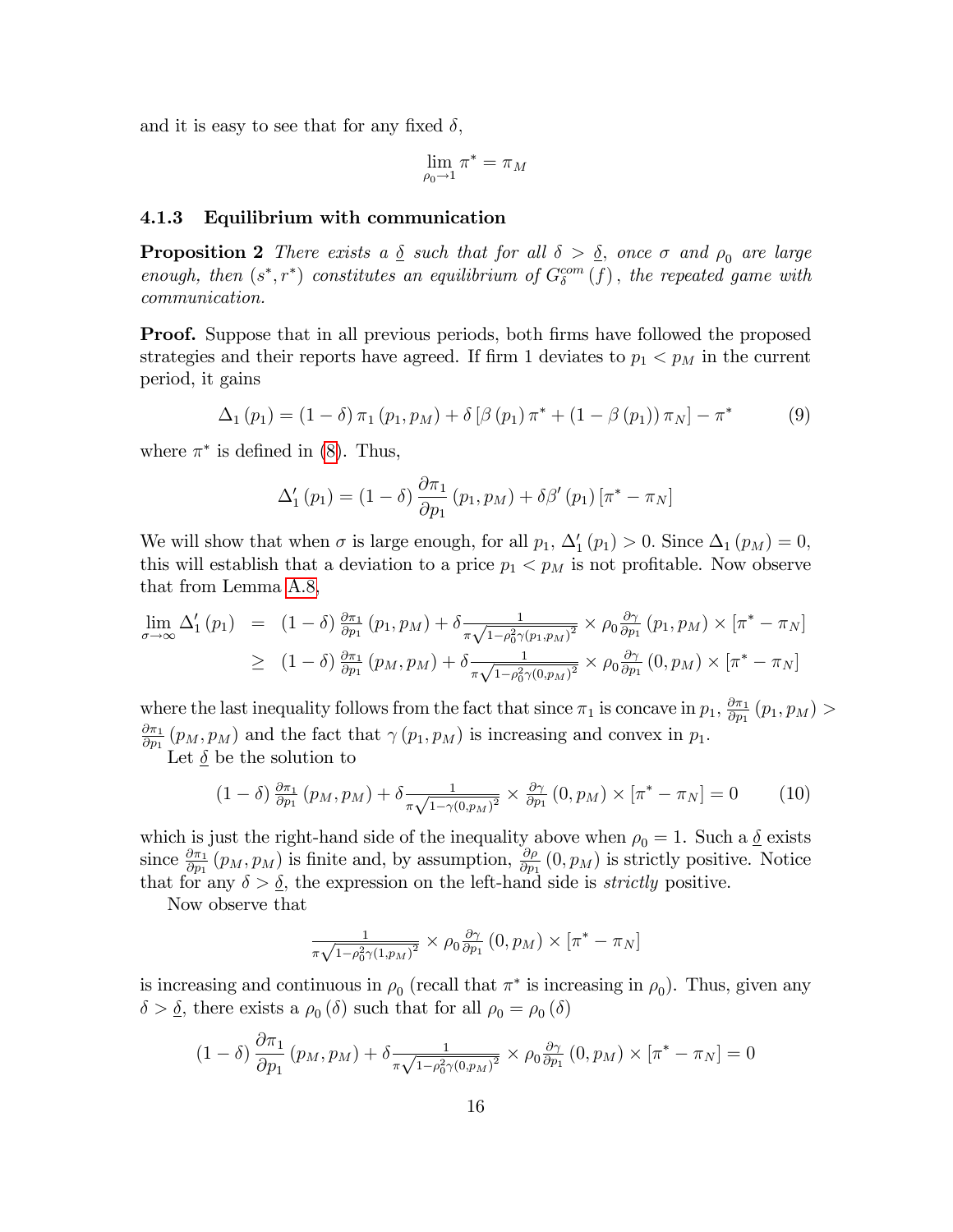Note that  $\rho_0(\delta)$  is a decreasing function of  $\delta$  and for any  $\rho_0 > \rho_0(\delta)$ , the left-hand side is strictly positive.

A deviation by firm 1 to a price  $p_1 > p_M$  is clearly unprofitable. This completes the proof. ■

[Aoyagi \(2002\)](#page-27-5) was the Örst to introduce threshold reporting strategies. He shows that for a given monitoring structure ( $\rho_0$  and  $\sigma$  fixed) as the discount factor  $\delta$  goes to one, these strategies constitute an equilibrium. The idea—as in all the "folk theorems"—is that even when the probability of a deviation being detected is low, if players are patient enough, future punishments are a sufficient deterrent even if they are distant.

In contrast, Proposition [2](#page-15-0) shows that for a given discount factor  $(\delta$  high but fixed), as  $\rho_0$  goes to one and  $\sigma$  goes to infinity, there is an equilibrium with high profits. Its logic, however, is different from that underlying the "folk theorems". Here the punishment power derives not from the patience of the players; rather it comes from the noisiness of the monitoring. A deviating firm will then find it very difficult to predict its rival's sales and hence, even it "lies" optimally, a deviation is very likely to trigger a punishment.

### <span id="page-16-0"></span>5 Gains from communication

Proposition [1](#page-9-0) shows that the profits from any equilibrium under tacit collusion cannot exceed

$$
2\pi_M - \Psi^{-1}\left(4\overline{\pi}\frac{\delta^2}{1-\delta}\eta\right)
$$

whereas Proposition [2](#page-15-0) provides conditions under which there is an equilibrium under explicit collusion that with profits  $2\pi^*$  (as defined in  $(8)$ ). The two results together lead to the formal version of the result stated in the introduction. Let  $\delta$  be determined as in [\(10\)](#page-15-1).

**Theorem 1** For any  $\delta > \underline{\delta}$ , there exist  $(\sigma(\delta), \rho_0(\delta))$  such that for all  $(\sigma, \rho_0) \gg$  $(\sigma(\delta), \rho_0(\delta))$  there is an equilibrium under explicit collusion with total profits  $2\pi^*$ such that

$$
2\pi^* > 2\pi_M - \Psi^{-1}\left(4\overline{\pi} \frac{\delta^2}{1-\delta} \eta\right)
$$

As  $\rho_0 \to 1$ ,  $\pi^* \to \pi_M$  and as  $\sigma \to \infty$ ,  $\eta \to 0$ . Thus, in the limit the difference in profits between explicit and tacit collusion is at least  $\Psi^{-1}(0) > 0$ .

The workings of the main result can be seen in Figure [3,](#page-17-1) which is drawn for the case of linear demand (see the next section for details). First, notice that the profits from explicit collusion depend on  $\rho_0$  and not on  $\sigma$  (but  $\sigma$  has to be sufficiently high to guarantee that the suggested strategies form an equilibrium). The bound on profits from tacit collusion, on the other hand, depends on  $\sigma$  and not on  $\rho_0$ . For small values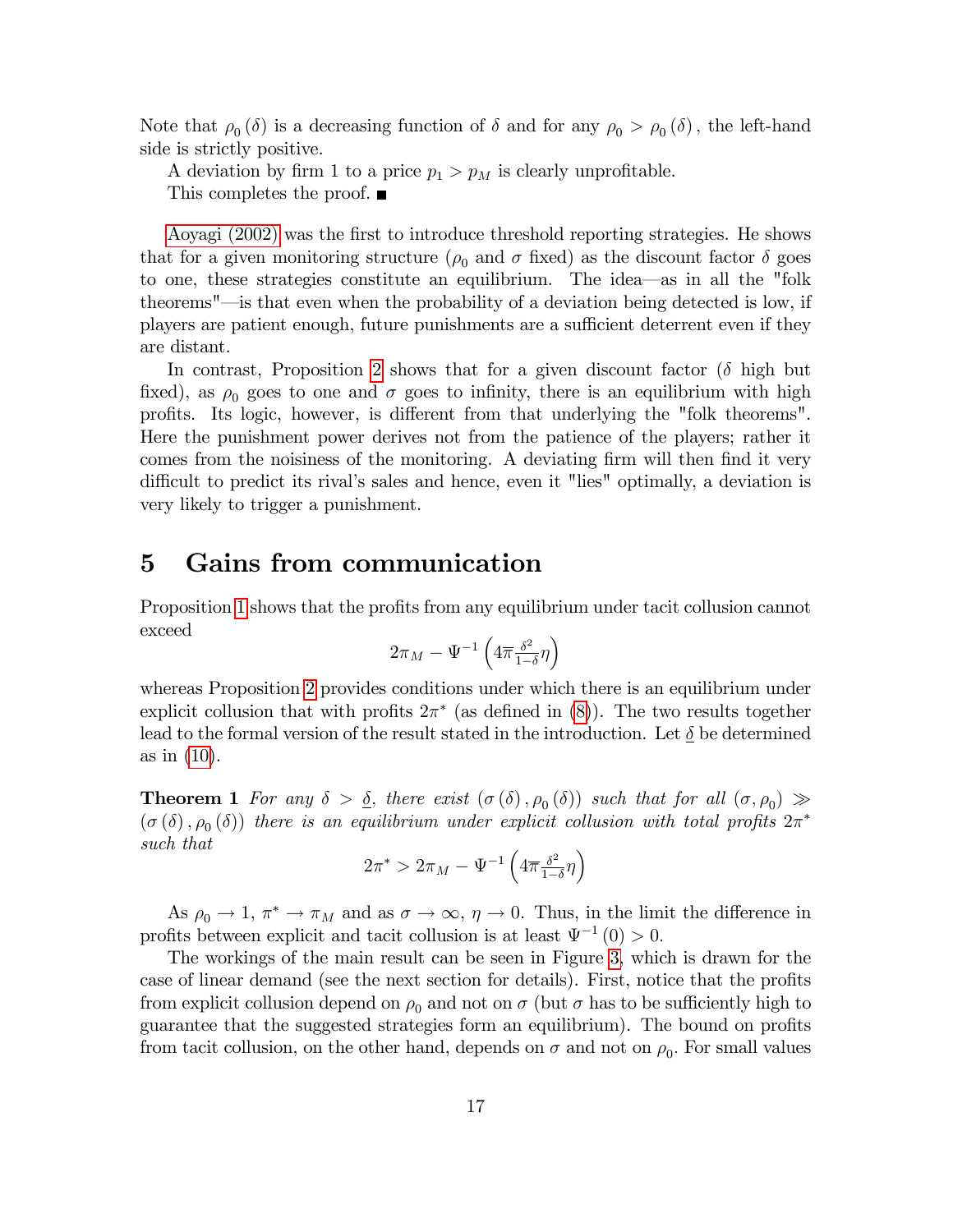

<span id="page-17-1"></span>Figure 3: Gains from Communication

of  $\sigma$ , the bound is ineffective and says only that these do not exceed joint monopoly profits. As  $\sigma$  increases, the bound becomes tighter but at intermediate levels the profits from the equilibrium under explicit collusion do not exceed the bound. Once  $\sigma > \sigma(\delta)$ , explicit collusion results in strictly higher profits than tacit collusion. In the limit, the bound is  $2\pi_M - \Psi^{-1}(0)$ .

# <span id="page-17-0"></span>6 Linear demand

In this section, we illustrate the workings of our results when (expected) demand is linear.

Suppose that  $15$ 

$$
Q_i(p_i, p_j) = \max(A - bp_i + p_j, 1)
$$

where  $A > 0$  and  $b > 1$ . For this specification, the monopoly price  $p_M = A/2 (b - 1)$ and monopoly profits  $\pi_M = A^2/4 (b-1)$ . There is a unique Nash equilibrium of the one-shot game with prices  $p_N = A/(2b-1)$  and profits  $\pi_N = A^2b/(2b-1)^2$ . A firm's best response if the other firm charges the monopoly price  $p_M$  is  $\bar{p}$  =  $A(2b-1)/4b(b-1)$ . The highest possible profit that firm 1 can achieve when charging a price of  $\bar{p}$  is  $\bar{\pi} = \pi_1 (\bar{p}, p_M) = A^2 (2b - 1)^2 / 16b (b - 1)^2$ .

It remains to specify how the correlation between the firms' log sales is affected

<span id="page-17-2"></span><sup>&</sup>lt;sup>15</sup>This specification of "linear" demand is used because  $\ln 0$  is not defined.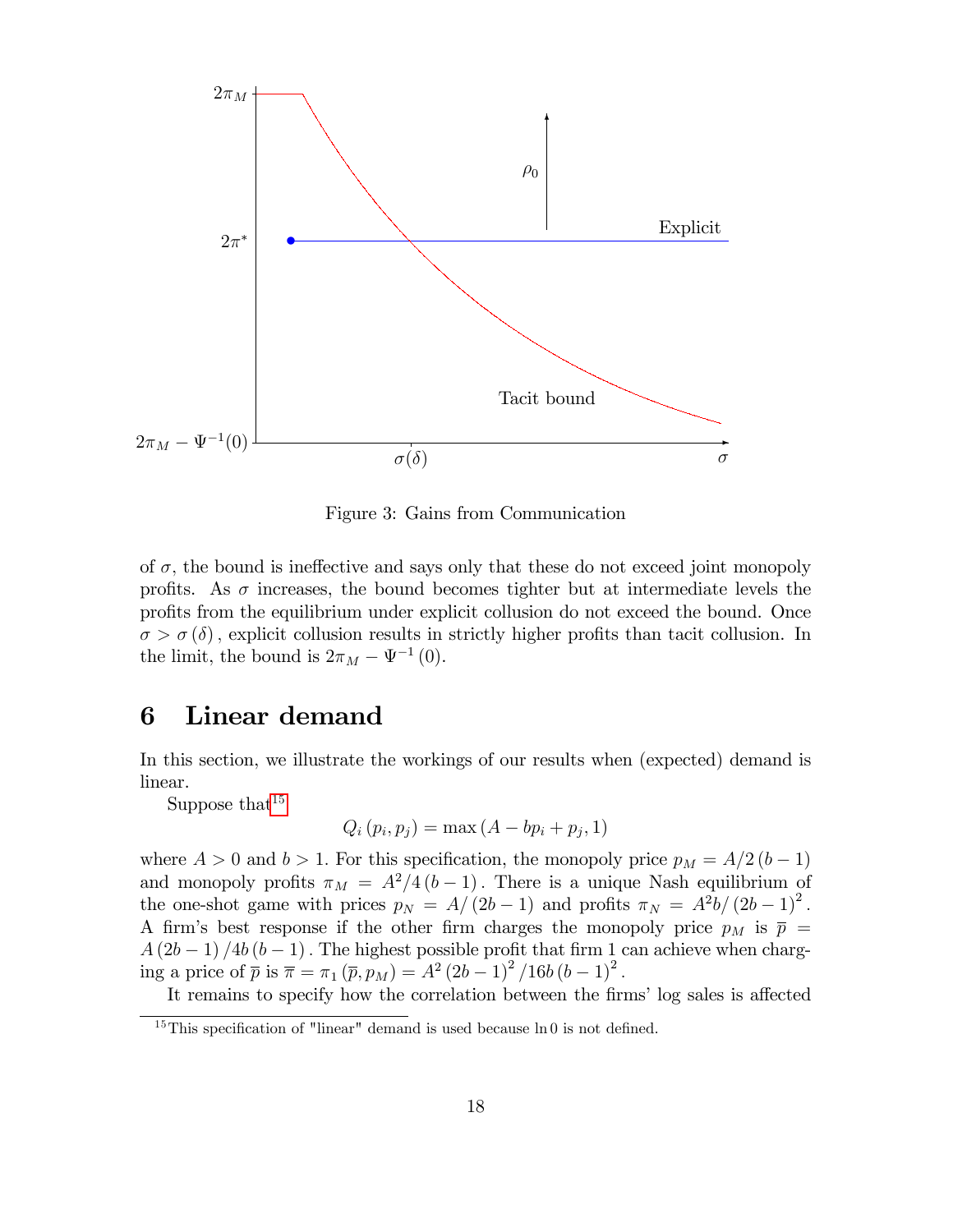

<span id="page-18-0"></span>Figure 4: Unprofitable Deviations

by prices. In this example we adopt the following specification:

$$
\rho=\frac{\rho_0}{1+|p_1-p_2|}
$$

which, of course, satisfies Assumption [1.](#page-6-3)

Then, recalling [\(2\)](#page-8-1), it may be verified that for  $\varepsilon \in [0, \pi_M/2b^2]$ 

$$
\Psi\left(\varepsilon\right) = \varepsilon + \frac{A}{8b(b-1)^2} \left(A - 2\sqrt{2\left(b-1\right)}\left(2b-1\right)\sqrt{\varepsilon}\right)
$$

which is achieved at equal prices. Note that  $\Psi(0) = \pi_M/2b (b - 1)$  and  $\Psi^{-1}(0) =$  $\pi_M/2b^2$ .

Finally, from [\(4\)](#page-9-2)

$$
\eta = 2\Phi\left(\tfrac{\Delta\mu_{\max}}{2\sigma}\right) - 1
$$

where  $\Delta \mu_{\text{max}} = \ln Q_2 (0, p_M) - \ln Q_2 (p_M, 0)$ .

**A numerical example** Suppose  $A = 120$  and  $b = 2$ . Let  $\delta = 0.7$  and  $\rho_0 = 0.95$ . For these parameters,  $\pi_M = 3600$ ,  $\overline{\pi} = 4050$  and  $\Delta \mu_{\text{max}} = 5.19$ . Also, the profits from the equilibrium under explicit collusion,  $\pi^* = 3524$  (approximately).

Figure [3](#page-17-1) depicts the bound on profits from tacit collusion as a function of  $\sigma$  using Proposition [1.](#page-9-0) For low values of  $\sigma$  (approximately  $\sigma = 60$  or lower), the bound is ineffective—it equals  $2\pi_M$ —and as  $\sigma \to \infty$ , converges to  $2\pi_M - \Psi^{-1}(0)$ . As shown, the profits under explicit collusion exceed the bound when  $\sigma > \sigma(\delta) = 200$ (approximately).

Figure [4](#page-18-0) verifies that the strategies  $(s^*, r^*)$  constitute an equilibrium—a deviation to any  $p_1 < p_M$  is unprofitable as  $\Delta(p_1) < 0$  (as defined in [\(9\)](#page-15-2)). This is verified for  $\sigma = 60$  and, of course, the same strategies remain an equilibrium for higher values of  $\sigma.$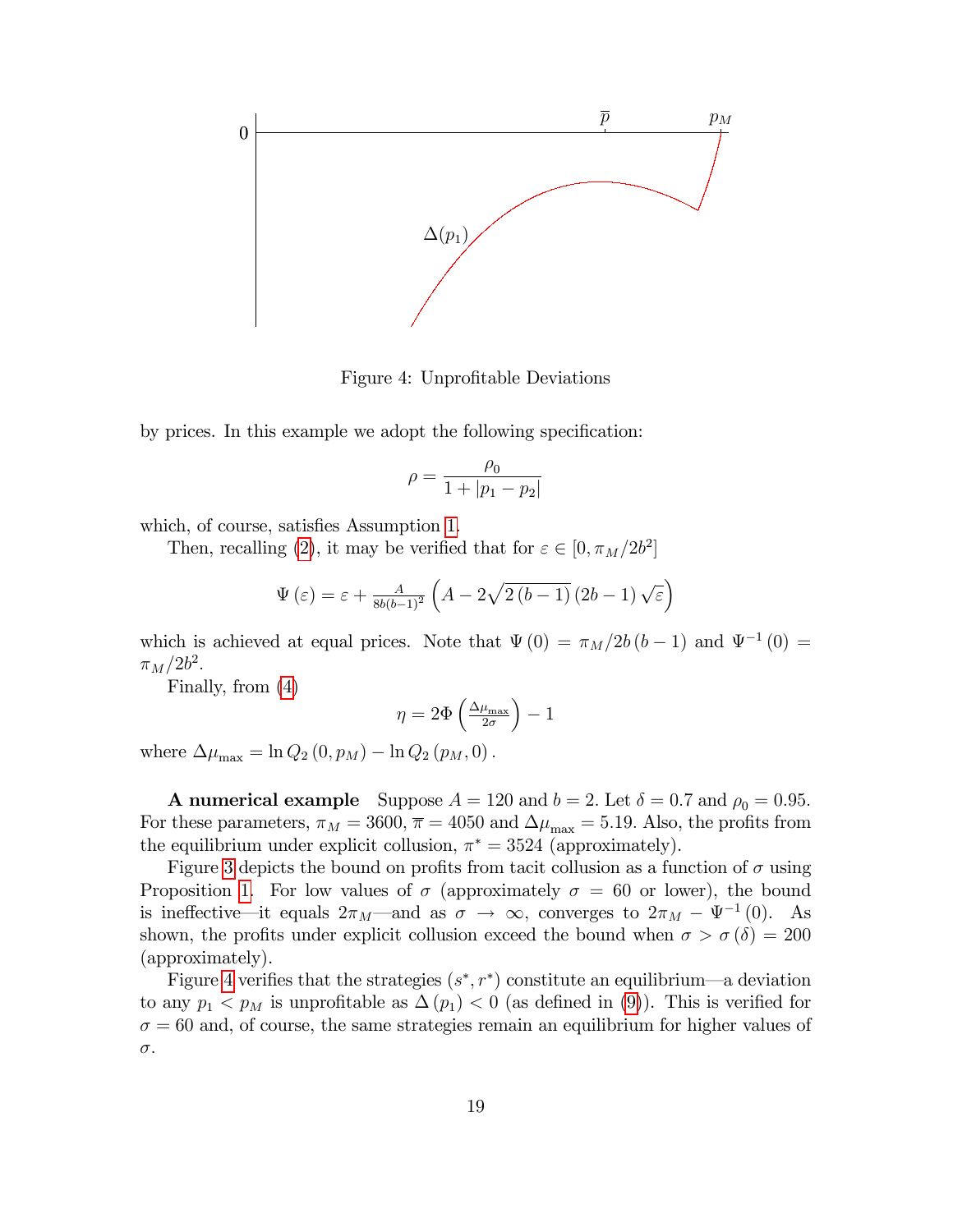# 7 Conclusion

We have provided *theoretical* support for the idea that communication facilitates greater collusion. Where do the gains from communication come from? When the monitoring is poor, under tacit collusion, a price cut cannot be detected with any confidence and this is the basis of the bound developed in Proposition [1.](#page-9-0) Under explicit collusion, however, the probability that a price cut will trigger a punishment is significant relative to the short-term gains. Thus, communication reduces the type II error associated with imperfect monitoring and this is the driving force behind the main result.

We conjecture that the fact that communication facilitates greater collusion holds quite generally beyond the circumstances we have identified in this paper—that the monitoring quality be low and this in turn requires that sales be rather volatile. We view our result as only a first step towards distinguishing between the two forms of collusion and recognize its limitations.

First, we did not identify the best equilibrium under explicit collusion; we only constructed an equilibrium. This equilibrium was based on very simple grim trigger strategies and these, because of their unforgiving nature, are known to perform badly. Moreover, the communication strategies are not very good at detecting deviationsthe probability that a price cut will be trigger a punishment is less than one-half.

Second, the upper bound on profits under tacit collusion provided here bites only when the monitoring quality is rather poor. The development of better payoff bounds for repeated games with private monitoring remains a challenge.

# A Appendix

#### A.1 Tacit collusion

The first lemma derives some simple properties of the function  $\Psi$ . This function delineates the trade-off between efficiency and incentives in the one-shot game and is central to the bound for equilibrium payoffs of the repeated game developed below.

<span id="page-19-0"></span>**Lemma A.1**  $\Psi$  is non-increasing, convex and satisfies  $\lim_{\varepsilon \to 0} \Psi(\varepsilon) = \Psi(0) > 0$ .

**Proof.** The fact that  $\Psi$  is non-increasing follows trivially from its definition. To see that  $\Psi$  is convex, note that

$$
\pi_i(\alpha) = \int \pi_i(p_i, p_j) \, d\alpha(p_i, p_j)
$$

Suppose  $\alpha'$  is the solution to the program above for  $\varepsilon = \varepsilon'$  and similarly, suppose  $\alpha''$ is the solution for  $\varepsilon = \varepsilon''$ . Then since the constraint is a linear function of  $\alpha$ , for any  $\theta \in [0, 1], \theta \alpha' + (1 - \theta) \alpha''$  is feasible for  $\varepsilon = \theta \varepsilon' + (1 - \theta) \varepsilon''$ . The convexity of  $\Psi$  now follows since the objective function is also linear in  $\alpha$ .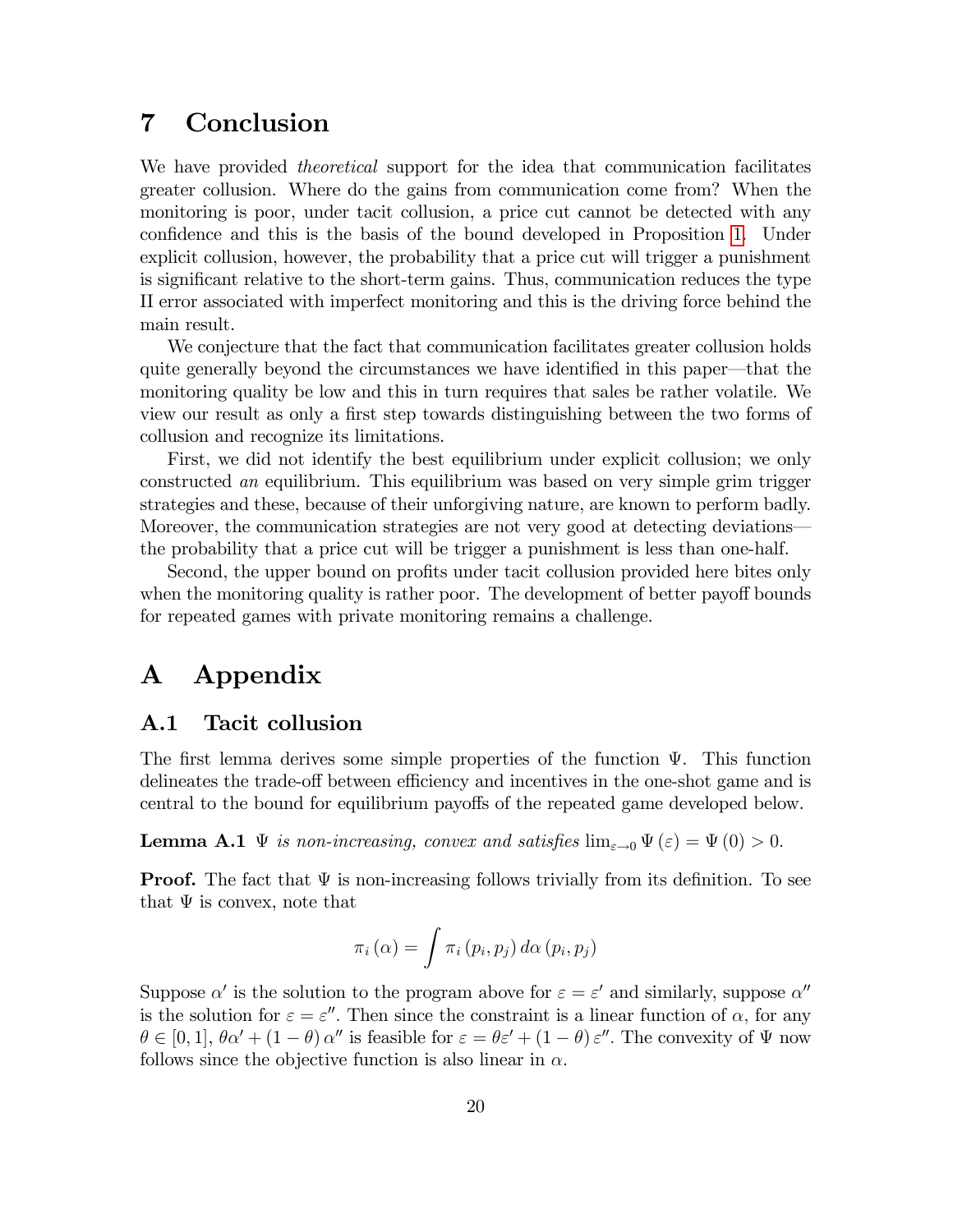The fact that  $\Psi(\varepsilon)$  converges to  $\Psi(0)$  as  $\varepsilon \to 0$  follows from the Berge Maximum Theorem. To see that  $\Psi(0) > 0$ , note that for  $\varepsilon = 0$  the only feasible solution to the optimization problem defining  $\Psi$  is  $(p_M, p_M)$ . Since this is not a Nash equilibrium,  $\Psi(0) > 0.$ 

#### A.1.1 Non-responsive strategies

The induced ex ante distribution over  $P_j$  in period t induced by a strategy profile s is

<span id="page-20-1"></span>
$$
\alpha_j^t(s) = E_s \left[ s_j^t \left( h_j^{t-1} \right) \right] \in \Delta \left( P_i \right) \tag{11}
$$

Given a strategy profile s, recall that  $\alpha_j$  denotes the strategy of firm i in which it plays  $\alpha_j^t(s)$  in period t following any  $t-1$  period history. The strategy  $\alpha_j$  replicates the ex ante distribution of prices resulting from s but is *non-responsive* to histories.

The following lemma shows that the function  $\Psi$ , which determines the incentives versus efficiency trade-off in the one-shot game, embodies the same trade-off in a repeated setting if the non-deviating player follows a non-responsive strategy. It shows that to minimize the average incentive to deviate while achieving average profits within  $\varepsilon$  of  $2\pi_M$  one should split the incentive evenly across periods. The lemma resembles an intertemporal "consumption smoothing" argument (recall that  $\Psi$  is convex).

<span id="page-20-0"></span>**Lemma A.2 (Smoothing)** For any strategy profile s whose profits are greater than  $2\pi_M - \varepsilon,$ 

$$
\sum_{i} \left[ \pi_i \left( \overline{s}_i, \alpha_j \left( s \right) \right) - \pi_i \left( s \right) \right] \geq \Psi \left( \varepsilon \right)
$$

where  $\bar{s}_i$  denote the strategy of firm i in which it plays  $\bar{p}$  with probability one following any history.

Proof. Define

$$
\varepsilon(t) = 2\pi_M - E_s \left[ \sum_i \pi_i \left( s^t \left( h^{t-1} \right) \right) \right]
$$

as the difference between the sum of efficient profits  $2\pi_M$  and the sum of expected profits in period t. Now clearly  $(1 - \delta) \sum_{t=1}^{\infty} \delta^t \varepsilon(t) \leq \varepsilon$ .

Then,

$$
\sum_{i} \left[ \pi_{i} \left( \overline{s}_{i}, \alpha_{j} \left( s \right) \right) - \pi_{i} \left( s \right) \right]
$$
\n
$$
= E_{s} \left[ \left( 1 - \delta \right) \sum_{t=1}^{\infty} \delta^{t} \sum_{i} \left[ \pi_{i} \left( \overline{p}, p_{j}^{t} \right) - \pi_{i} \left( p_{i}^{t}, p_{j}^{t} \right) \right] \right]
$$
\n
$$
\geq (1 - \delta) \sum_{t=1}^{\infty} \delta^{t} \Psi \left( \varepsilon \left( t \right) \right)
$$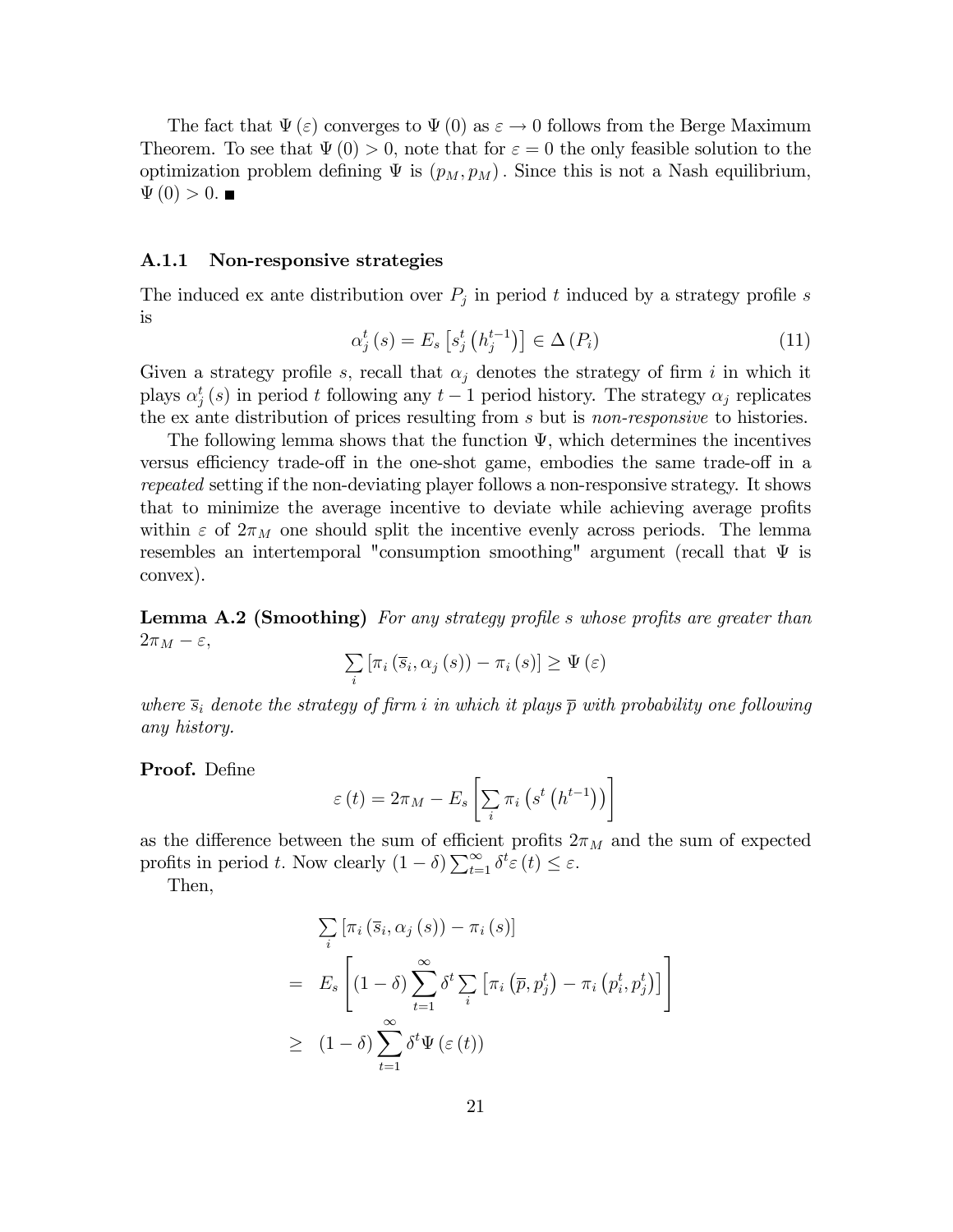where the first equality follows from the fact that the induced distribution over prices  $p_j^t$  is the same under  $(\bar{s}_i, \alpha_j)$  as it is under s. The second inequality follows from the definition of  $\Psi$ .

Now note that Lemma [A.1](#page-19-0) guarantees that a solution to the problem

$$
\min_{\{\varepsilon(t)\}} (1-\delta) \sum_{t=1}^{\infty} \delta^t \Psi\left(\varepsilon(t)\right)
$$

subject to

$$
(1 - \delta) \sum_{t=1}^{\infty} \delta^t \varepsilon(t) \le \varepsilon
$$

is to set  $\varepsilon(t) = \varepsilon$  for all t. Thus, we have that

$$
(1 - \delta) \sum_{t=1}^{\infty} \delta^t \Psi \left( \varepsilon \left( t \right) \right) \ge \Psi \left( \varepsilon \right)
$$

#### A.1.2 Weak monitoring

For a fixed strategy pair  $(s_1, s_2)$ , let  $\lambda_j^t$  be the induced probability distribution over firm j's private histories  $h_j^t \in H_j^t = (P_j \times Y_j)^t \subset R^{2t}$ . Similarly, let  $\overline{\lambda}_j^t$  be the probability distribution over  $j$ 's private histories that results from the strategy pair  $(\bar{s}_i, s_j)$ .<sup>[16](#page-21-0)</sup> We wish to determine the total variation distance between  $\lambda_j^t$  and  $\bar{\lambda}_j^t$ .<br>j•

The total variation distance between two distributions G and  $\overline{G}$  over  $R^n$  is equal to

<span id="page-21-1"></span>
$$
\left\|G - \overline{G}\right\|_{TV} = \frac{1}{2} \sup_{\|\varphi\|_{\infty} \le 1} \left| E\left[\varphi\right] - \overline{E}\left[\varphi\right] \right| \tag{12}
$$

where E and  $\overline{E}$  denote the expectations with respect to the distribution G and  $\overline{G}$ , respectively and the supremum is taken over all measurable functions  $\varphi$  with sup norm  $\|\varphi\|_{\infty} \leq 1$ . Note that the definition in [\(12\)](#page-21-1) is equivalent to the one in Definition [1.](#page-9-3) See, for instance, [Levin, Peres and Wilmer \(2009\).](#page-28-11)

As a first step, we decompose the total variation distance between two probability distributions into the distance between their marginals and that between their conditionals.

<span id="page-21-2"></span>**Lemma A.3** Given two distributions G and  $\overline{G}$  over  $R^m \times R^n$ ,

$$
\left\|G - \overline{G}\right\|_{TV} \le \left\|G_X - \overline{G}_X\right\|_{TV} + \sup_x \left\|G_{Y|X} - \overline{G}_{Y|X}\right\|_{TV}
$$

where  $G_X$  is the marginal distribution of G on  $R^m$  and  $G_{Y|X}(\cdot | x)$  is the conditional distribution of G on  $\mathbb{R}^n$  given  $X = x$  (and similarly for  $\overline{G}$ ).

<span id="page-21-0"></span><sup>&</sup>lt;sup>16</sup>Recall that  $\overline{s_i}$  denotes the strategy of firm i in which it sets  $\overline{p}$  with probability one following any history.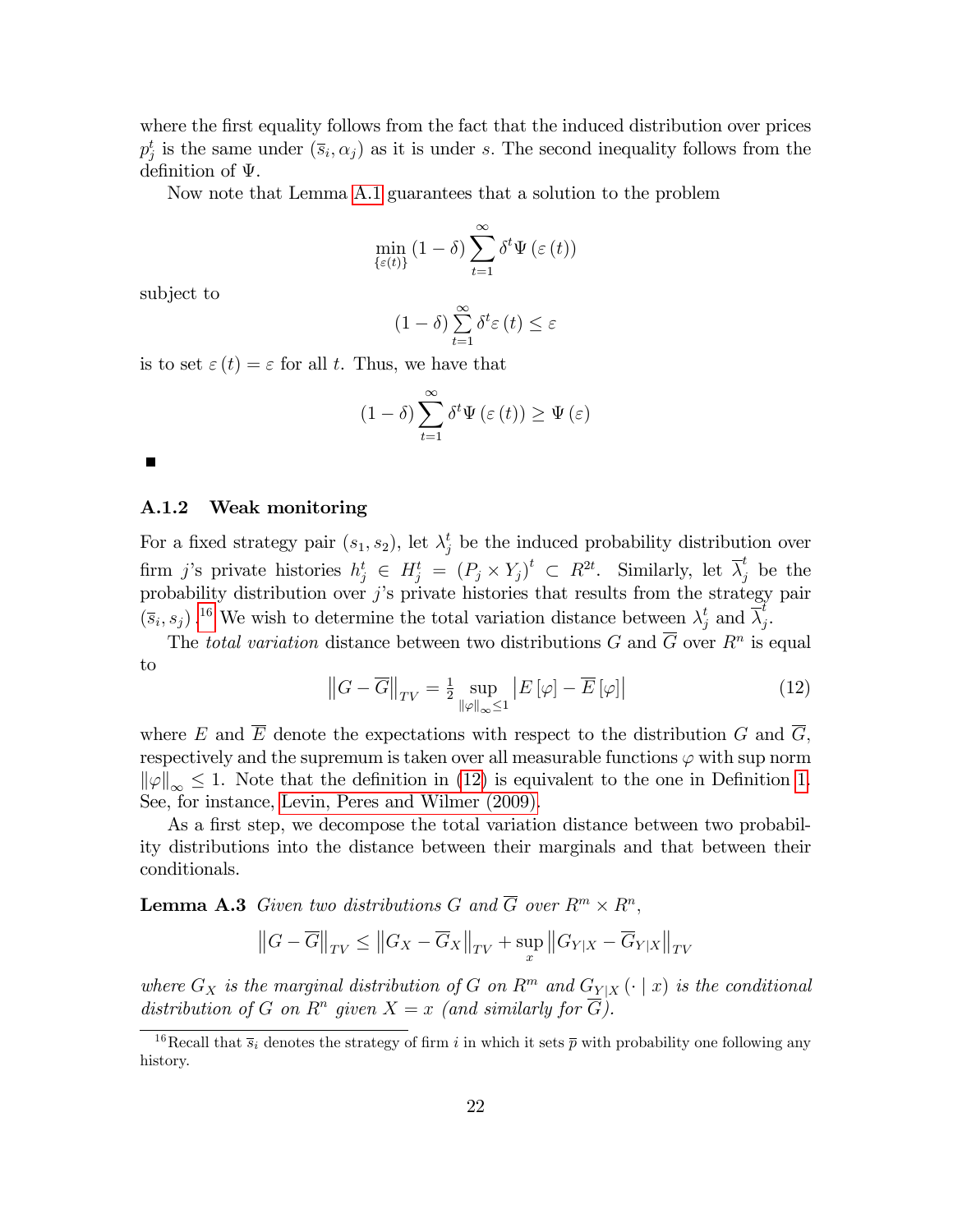**Proof.** In what follows we denote by  $E$  all expectations with respect to  $G$  and by  $\overline{E}$ , all expectations with respect to  $\overline{G}$ .

Given any function  $\varphi : R^m \times R^n \to [-1,1]$ , we have

$$
\frac{1}{2} |E[\varphi] - \overline{E}[\varphi]| = \frac{1}{2} |E_X [E_{Y|X} [\varphi]] - \overline{E}_X [\overline{E}_{Y|X} [\varphi]]|
$$
\n
$$
\leq \frac{1}{2} |E_X [E_{Y|X} [\varphi]] - \overline{E}_X [E_{Y|X} [\varphi]]| + \frac{1}{2} |\overline{E}_X [E_{Y|X} [\varphi]] - \overline{E}_X [\overline{E}_{Y|X} [\varphi]]|
$$
\n
$$
\leq \frac{1}{2} \sup_{\|\varphi\|_{\infty} \leq 1} |E_X [\varphi] - \overline{E}_X [\varphi]| + \frac{1}{2} \overline{E}_X [E_{Y|X} [\varphi] - \overline{E}_{Y|X} [\varphi]]]
$$
\n
$$
\leq ||G_X - \overline{G}_X||_{TV} + \overline{E}_X [||G_{Y|X} - \overline{G}_{Y|X} ||_{TV}]
$$
\n
$$
\leq ||G_X - \overline{G}_X||_{TV} + \sup_x ||G_{Y|X} - \overline{G}_{Y|X} ||_{TV}
$$

and so

$$
||G - \overline{G}||_{TV} = \frac{1}{2} \sup_{||\varphi||_{\infty} \le 1} |E(\varphi) - \overline{E}(\varphi)||
$$
  
 
$$
\le ||G_X - \overline{G}_X||_{TV} + \sup_x ||G_{Y|X} - \overline{G}_{Y|X}||_{TV}
$$

Г

Next we show that given a history  $h_j^{t-1}$ , the total variation distance between the two conditional distributions cannot exceed the monitoring quality.

<span id="page-22-0"></span>**Lemma A.4** For any  $h_j^{t-1}$ ,

$$
\left\|\lambda_j^t\left(\cdot\mid h_j^{t-1}\right)-\overline{\lambda}_j^t\left(\cdot\mid h_j^{t-1}\right)\right\|_{TV}\leq \eta
$$

**Proof.** Let  $S_j(\cdot \mid h_j^{t-1})$  denote the distribution of prices that j's strategy  $s_j$  induces after j's private history  $h_j^{t-1}$ . Similarly, let  $S_i\left(\cdot \mid h_i^{t-1}\right)$  denote the distribution of prices that i's strategy induces after i's private history  $h_i^{t-1}$ . Let  $\widehat{S}_i\left(\cdot \mid h_j^{t-1}\right)$  =  $E\left[S_i\left(\cdot \mid h_i^{t-1}\right) \mid h_j^{t-1}\right]$  denote j's expectation about i's distribution of prices, given j's own history  $h_j^{t-1}$ . Finally, let  $\widehat{S}\left(p \mid h_j^{t-1}\right) = \widehat{S}_i\left(p_i \mid h_j^{t-1}\right) S_j\left(p_j \mid h_j^{t-1}\right)$  denote the joint distribution of prices that j expects given j's private history  $h_j^{t-1}$  (recall that firms' choices are independent).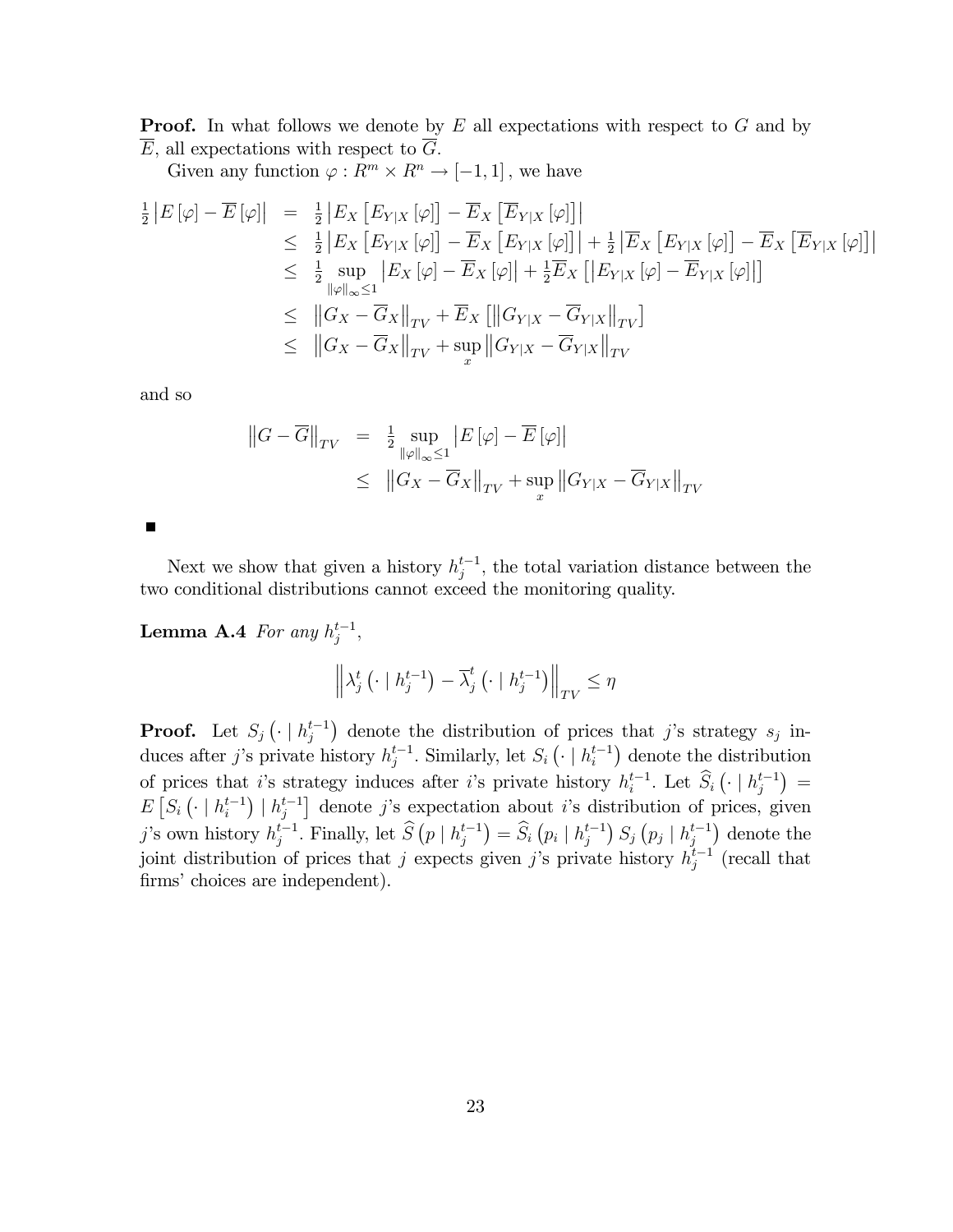Now, for any  $\varphi : P_j \times Y_j \to [-1, 1]$ 

$$
\left| \int_{P_j \times Y_j} \varphi d\lambda_j^{t} \left( \cdot \mid h_j^{t-1} \right) - \int_{P_j \times Y_j} \varphi d\overline{\lambda}_j^{t} \left( \cdot \mid h_j^{t-1} \right) \right|
$$
\n
$$
= \left| \int_{P_i} \int_{P_j} \int_{Y_j} \varphi dF_j \left( y_j \mid p \right) dS_j \left( p_j \mid h_j^{t-1} \right) d\widehat{S}_i \left( p_i \mid h_j^{t-1} \right)
$$
\n
$$
- \int_{P_j} \int_{Y_j} \varphi dF_j \left( y_j \mid \overline{p}, p_j \right) dS_j \left( p_j \mid h_j^{t-1} \right) \right|
$$
\n
$$
= \left| \int_P \int_{Y_j} \varphi dF_j \left( y_j \mid p \right) d\widehat{S} \left( p \mid h_j^{t-1} \right) - \int_P \int_{Y_j} \varphi dF_j \left( y_j \mid \overline{p}, p_j \right) d\widehat{S} \left( p \mid h_j^{t-1} \right) \right|
$$
\n
$$
= \left| \int_P \int_{Y_j} \varphi \left[ f_j \left( y_j \mid p \right) - f_j \left( y_j \mid \overline{p}, p_j \right) \right] dy_j d\widehat{S} \left( p \mid h_j^{t-1} \right) \right|
$$
\n
$$
\leq \int_P \left[ \int_{Y_j} |\varphi f_j \left( y_j \mid p \right) - \varphi f_j \left( y_j \mid \overline{p}, p_j \right) | dy_j \right] d\widehat{S} \left( p \mid h_j^{t-1} \right)
$$
\n
$$
\leq 2 \int_P \eta d\widehat{S} \left( p \mid h_j^{t-1} \right)
$$
\n
$$
= 2\eta
$$

where the second equality follows from the fact that

$$
\int_{P_j}\int_{Y_j}\varphi dF_j\left(y_j\mid\overline{p},p_j\right)dS_j\left(p_j\mid h_j^{t-1}\right)=\int_{P_i}\int_{P_j}\int_{Y_j}\varphi dF_j\left(y_j\mid\overline{p},p_j\right)dS_j\left(p_j\mid h_j^{t-1}\right)d\widehat{S}_i\left(p_i\mid h_j^{t-1}\right)
$$

and the second inequality follows from the definition of total variation.

Thus,

$$
\left\| \lambda_j^t \left( \cdot \mid h_j^{t-1} \right) - \overline{\lambda}_j^t \left( \cdot \mid h_j^{t-1} \right) \right\|_{TV} = \frac{1}{2} \sup_{\|\varphi\|_{\infty} \le 1} \left| \int_{P_j \times Y_j} \varphi d\lambda_j^t \left( \cdot \mid h_j^{t-1} \right) - \int_{P_j \times Y_j} \varphi d\overline{\lambda}_j^t \left( \cdot \mid h_j^{t-1} \right) \right|
$$
  

$$
\le \eta
$$

Combining the preceding two results we obtain

<span id="page-23-0"></span>Lemma A.5 For all <sup>t</sup>,

$$
\left\|\lambda_j^t - \overline{\lambda}_j^t\right\|_{TV} \le t\eta
$$

**Proof.** The proof is by induction. For  $t = 1$ , there is no history and Lemma [A.4](#page-22-0) implies the result directly.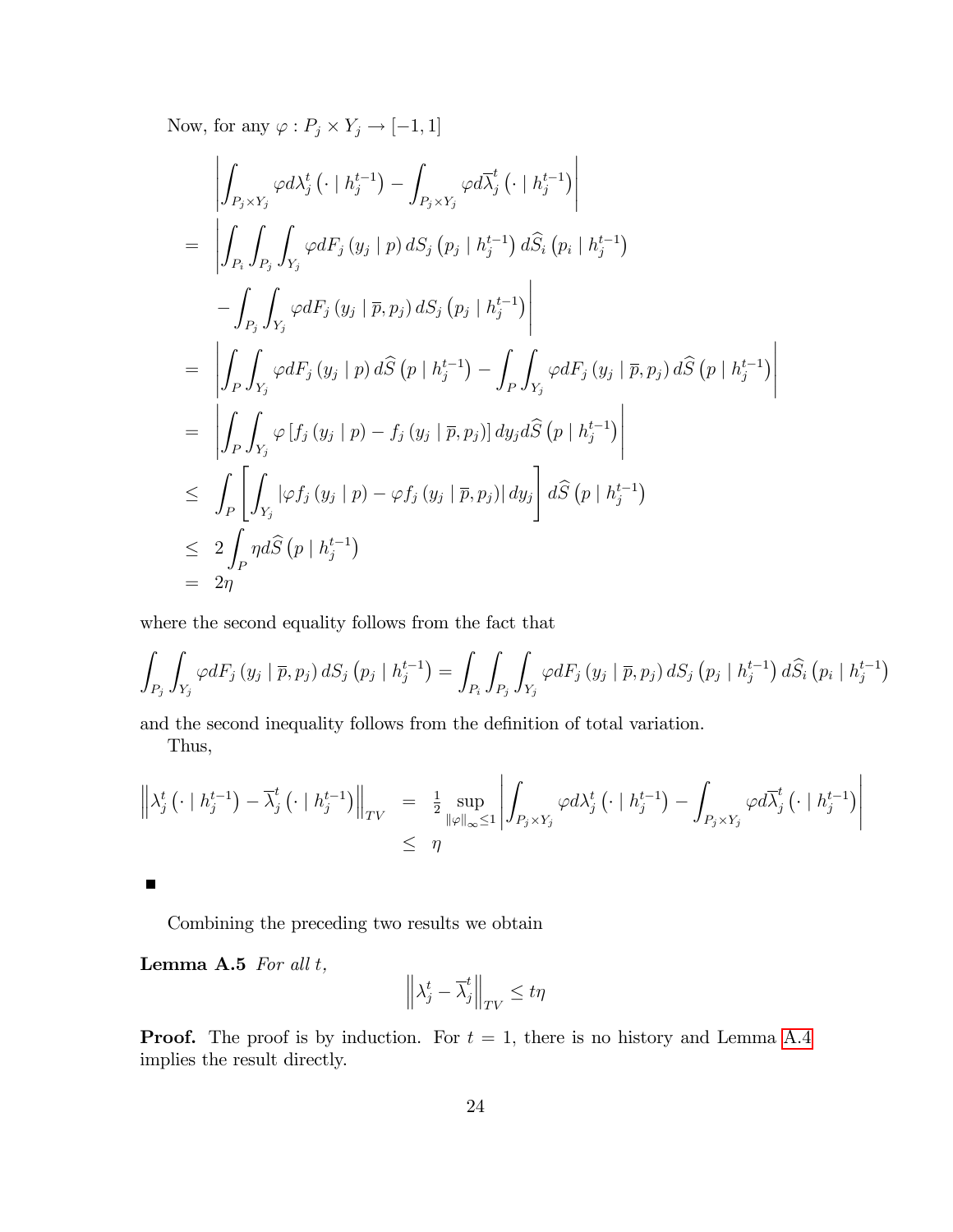Now suppose that the result holds for  $t - 1$ . Using Lemma [A.3,](#page-21-2) we have

$$
\left\| \lambda_j^t - \overline{\lambda}_j^t \right\|_{TV} \leq \left\| \lambda_j^{t-1} - \overline{\lambda}_j^{t-1} \right\|_{TV} + \sup_{h_j^{t-1}} \left\| \lambda_j^t \left( \cdot \mid h_j^{t-1} \right) - \overline{\lambda}_j^t \left( \cdot \mid h_j^{t-1} \right) \right\|_{TV}
$$
  

$$
\leq (t-1)\eta + \eta
$$

by the induction hypothesis and Lemma [A.4.](#page-22-0)  $\blacksquare$ 

The next result verifies the intuition that when the monitoring quality is low, the profits of a deviator who undertakes a permanent price cut are not too different from those when its rival follows a distributionally equivalent non-responsive strategy. The importance of the lemma is in quantifying this difference.

<span id="page-24-0"></span>**Lemma A.6** Let  $\alpha$  be the non-responsive strategy as defined in [\(11\)](#page-20-1). Then,

$$
|\pi_i(\overline{s}_i, s_j) - \pi_i(\overline{s}_i, \alpha_j)| \leq 2 \frac{\delta^2}{1 - \delta} \overline{\pi}\eta
$$

where  $\overline{\pi} = \max_{p_i} \pi_i (\overline{p}, p_j)$ .

**Proof.** As above, let  $\lambda_j^t$  be the distribution over firm j's private histories  $h_j^t$  induced by  $(s_i, s_j)$  and let  $\overline{\lambda}_j^t$  be the distribution over j's private histories induced by  $(\overline{s}_i, s_j)$ . Then,

$$
\pi_i\left(\overline{s}_i, s_j\right) = \left(1 - \delta\right) \sum_{t=1}^{\infty} \delta^t \int_{H_j^{t-1}} E\left[\pi_i\left(\overline{p}, s_j\right) \mid h_j^{t-1}\right] d\overline{\lambda}_j\left(h_j^{t-1}\right)
$$

Also, if  $S_j(\cdot | h_j^{t-1})$  denotes the distribution over j's prices induced by the strategy  $s_j$  following the history  $h_j^{t-1}$ , then

$$
\pi_{i}(\bar{s}_{i}, \alpha_{j}) = (1 - \delta) \sum_{t=1}^{\infty} \delta^{t} \int_{P_{j}} \pi_{i}(\bar{p}, p_{j}) d\alpha_{j}^{t}(p_{j})
$$
\n
$$
= (1 - \delta) \sum_{t=1}^{\infty} \delta^{t} \int_{P_{j}} \pi_{i}(\bar{p}, p_{j}) \left( \int_{H_{j}^{t-1}} dS_{j} (p_{j} | h_{j}^{t-1}) d\lambda_{j} (h_{j}^{t-1}) \right)
$$
\n
$$
= (1 - \delta) \sum_{t=1}^{\infty} \delta^{t} \int_{H_{j}^{t-1}} E[\pi_{i}(\bar{p}, s_{j}) | h_{j}^{t-1}] d\lambda_{j} (h_{j}^{t-1})
$$

since by definition

$$
\alpha_{j}^{t} (p_{j}) = \int_{H_{j}^{t-1}} S_{j} (p_{j} | h_{j}^{t-1}) d\lambda_{j} (h_{j}^{t-1})
$$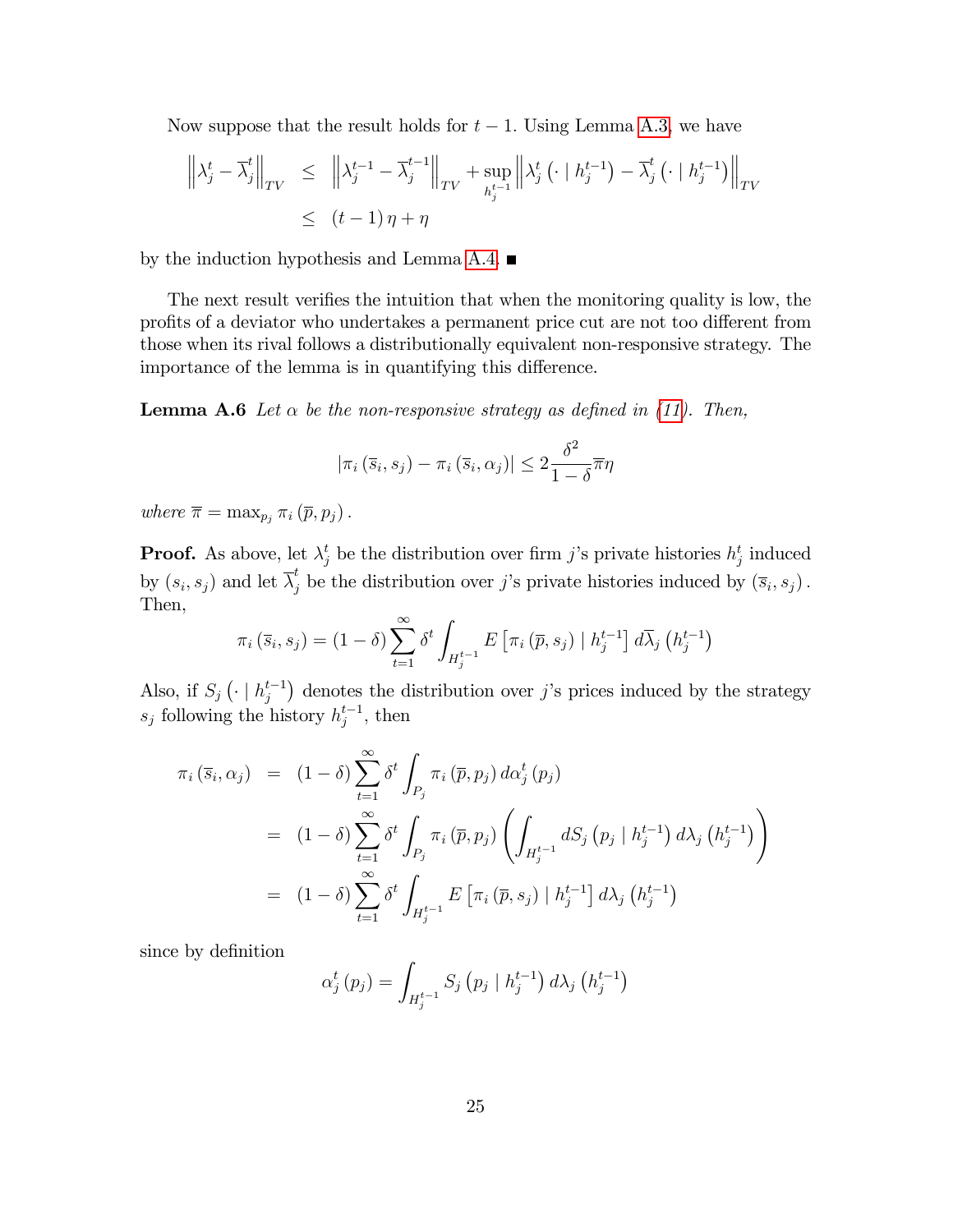Thus,

$$
\begin{aligned}\n& |\pi_i(\overline{s}_i, s_j) - \pi_i(\overline{s}_i, \alpha_j)| \\
&\leq (1 - \delta) \sum_{t=1}^{\infty} \delta^t \left| \int_{H_j^{t-1}} E\left[ \pi_i(\overline{p}, s_j) \mid h_j^{t-1} \right] \left( d\overline{\lambda}_j \left( h_j^{t-1} \right) - d\lambda_j \left( h_j^{t-1} \right) \right) \right| \\
&\leq 2 (1 - \delta) \sum_{t=1}^{\infty} \delta^t \left( t - 1 \right) \eta \overline{\pi} \\
&= 2 \frac{\delta^2}{1 - \delta} \overline{\pi} \eta\n\end{aligned}
$$

where the second inequality is a consequence of Lemma [A.5](#page-23-0) and the fact that, as in [\(12\)](#page-21-1), given any two distributions  $\lambda$  and  $\overline{\lambda}$ ,  $|E[\varphi]-\overline{E}[\varphi]|\leq 2 ||\varphi||_{\infty} \times ||\lambda-\overline{\lambda}||_{TV}$  for any bounded measurable function  $\varphi$ .

### A.2 Explicit collusion

<span id="page-25-0"></span>**Lemma A.7** Suppose firm 2 follows the strategy  $(s_2^*, r_2^*)$ . Following a price of  $p_1$ , the optimal reporting threshold for Örm 1 is

$$
\lambda(p_1) = \mu_1 + \frac{1}{\rho}(\mu_M - \mu_2)
$$

**Proof.** If firm 1 sets a price of  $p_1$ , and uses a reporting threshold of  $\lambda$ , then the probability that the sales reports agree (see [\(5\)](#page-13-1)) can be rewritten (after standardizing the variables) as

$$
\int_{-\infty}^{\frac{\lambda-\mu_1}{\sigma}} \int_{-\infty}^{\frac{\mu_M-\mu_2}{\sigma}} \phi(z_1, z_2; \rho) dz_2 dz_1 + \int_{\frac{\lambda-\mu_1}{\sigma}}^{\infty} \int_{\frac{\mu_M-\mu_2}{\sigma}}^{\infty} \phi(z_1, z_2; \rho) dz_2 dz_1
$$

where  $\phi$  is a standard bivariate normal density with correlation coefficient  $\rho \in (0, 1)$ of the form in Assumption [1.](#page-6-3)

Maximizing this with respect to  $\lambda$  results in the first-order condition

$$
\int_{-\infty}^{\frac{\mu_M-\mu_2}{\sigma}} \phi\left(\tfrac{\lambda-\mu_1}{\sigma},z_2;\rho\right) dz_2 = \int_{\frac{\mu_M-\mu_2}{\sigma}}^{\infty} \phi\left(\tfrac{\lambda-\mu}{\sigma},z_2;\rho\right) dz_2
$$

Dividing by the marginal density of  $Z_1$  at  $\frac{\lambda-\mu_1}{\sigma}$ , and writing in terms of the cumulative distribution, we obtain

<span id="page-25-1"></span>
$$
\Phi_{Z_2|Z_1}\left(\frac{\mu_M-\mu_2}{\sigma} \mid \frac{\lambda-\mu_1}{\sigma}\right) = 1 - \Phi_{Z_2|Z_1}\left(\frac{\mu_M-\mu_2}{\sigma} \mid \frac{\lambda-\mu_1}{\sigma}\right) \tag{13}
$$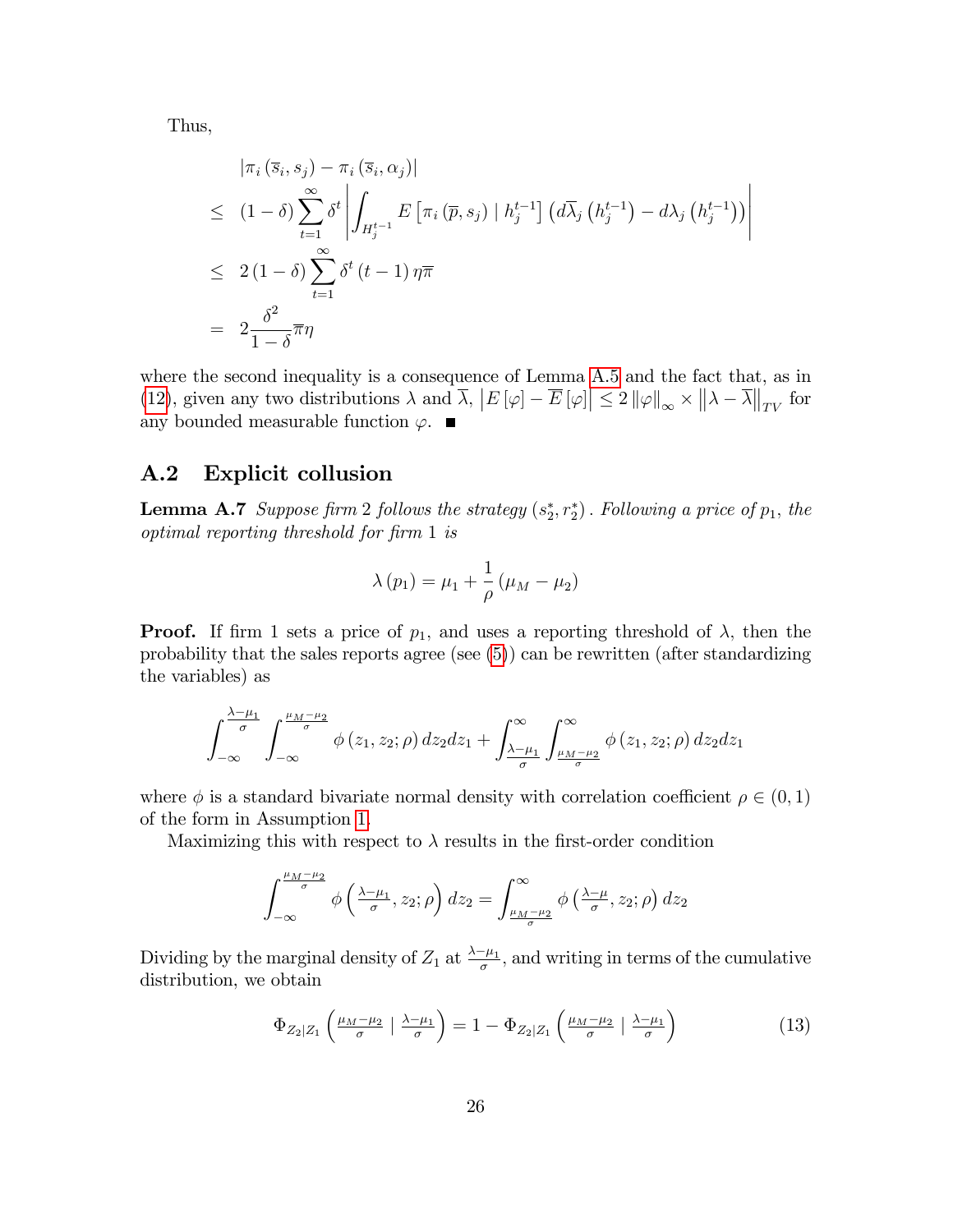This says that the optimal  $\lambda$  is such that  $\frac{\mu_M - \mu_2}{\sigma}$  is the *median* of the distribution  $\Phi_{Z_2|Z_1}$  of  $Z_2$  conditional on  $Z_1 = \frac{\lambda - \mu_1}{\sigma}$ . But since  $\phi_{Z_2|Z_1}$  is also normal, its median is the same as its mean,  $\rho \frac{\lambda - \mu_1}{\sigma}$ . Thus the optimal strategy is to choose  $\lambda$  such that

$$
\tfrac{\mu_M-\mu_2}{\sigma}=\rho\tfrac{\lambda-\mu_1}{\sigma}
$$

from which the result follows.  $\blacksquare$ 

<span id="page-26-0"></span>**Lemma A.8** For any  $p_1 \geq 1$ ,

$$
\lim_{\sigma \to \infty} \beta'(p_1) = \frac{1}{\pi \sqrt{1 - \rho_0^2 \gamma (p_1, p_M)^2}} \times \rho_0 \frac{\partial \gamma}{\partial p_1} (p_1, p_M)
$$

**Proof.** First, we derive  $\beta'(p_1)$ . Since  $\lambda$  is optimally chosen, the envelope theorem guarantees that

$$
\frac{\partial \beta(p_1)}{\partial \lambda} = 0
$$

and so

$$
\frac{\partial \beta (p_1)}{\partial \mu_1} = -\frac{\partial \beta (p_1)}{\partial \lambda} = 0
$$

as well.

Thus, we have

$$
\beta'(p_1) = \frac{\partial \beta(p_1)}{\partial \rho} \frac{\partial \rho}{\partial p_1} + \frac{\partial \beta(p_1)}{\partial \mu_2} \frac{\partial \mu_2}{\partial p_1}
$$

Now, since we can write

$$
\beta(p_1) = 2\overline{\Phi}\left(\frac{\lambda(p_1)-\mu_1}{\sigma}, \frac{\mu_M-\mu_2}{\sigma}; \rho\right) + \Phi\left(\frac{\lambda(p_1)-\mu_1}{\sigma}\right) + \Phi\left(\frac{\mu_M-\mu_2}{\sigma}\right) - 1
$$

where

$$
\overline{\Phi}(z_1, z_2; \rho) = \Pr\left[Z_1 \ge z_1, Z_2 \ge z_2\right] = \int_{-1}^{\rho} \phi(z_1, z_2; \theta) d\theta
$$

using Sheppard's formula<sup>[17](#page-26-1)</sup> (see [Tihansky, 1972\)](#page-29-4) and  $\Phi$  is the cumulative distribution function of a standard univariate normal. Thus,

$$
\frac{\partial \beta(p_1)}{\partial \rho} = 2\phi \left( \frac{\lambda(p_1) - \mu_1}{\sigma}, \frac{\mu_M - \mu_2}{\sigma}; \rho \right)
$$

which converges to  $2\phi(0,0;\rho) = \frac{1}{\pi\sqrt{1-\rho^2}}$  as  $\sigma \to \infty$ .

<span id="page-26-1"></span><sup>17</sup>This employs a change of variables to the original formula.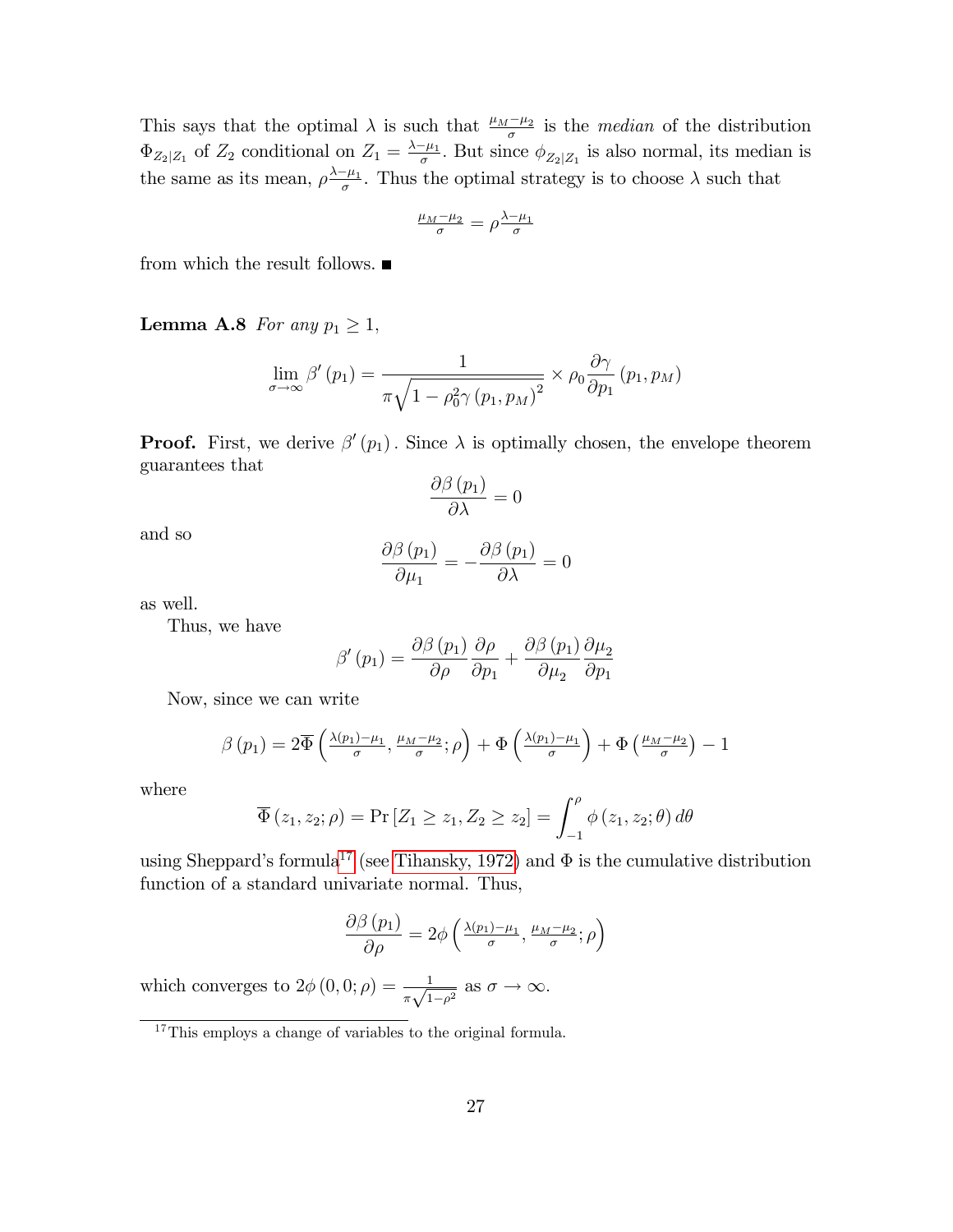Finally,

$$
\frac{\partial \beta(p_1)}{\partial \mu_2} = \frac{1}{\sigma} \left[ \int_{-\infty}^{\frac{\lambda - \mu_1}{\sigma}} \phi(z_1, \frac{\mu_M - \mu_2}{\sigma}; \rho) dz_1 - \int_{\frac{\lambda - \mu_1}{\sigma}}^{\infty} \phi(z_1, \frac{\mu_M - \mu_2}{\sigma}; \rho) dz_1 \right]
$$

$$
= \frac{1}{\sigma} \left[ 2 \Phi \left( \frac{1 - \rho^2}{\rho} \frac{\mu_M - \mu_2}{\sigma} \right) - 1 \right] \phi \left( \frac{\mu_M - \mu_2}{\sigma} \right)
$$

in a manner analogous to [\(13\)](#page-25-1). This converges to 0 as  $\sigma \to \infty$ . This completes the proof.  $\blacksquare$ 

### References

- <span id="page-27-7"></span>[1] Abreu, D., D. Pearce and E. Stacchetti (1990): "Toward a Theory of Discounted Repeated Games with Imperfect Monitoring," Econometrica, 58 (5), 1041-1063.
- <span id="page-27-5"></span>[2] Aoyagi, M. (2002): "Collusion in Dynamic Bertrand Oligopoly with Correlated Private Signals and Communication," Journal of Economic Theory, 102, 229 248.
- <span id="page-27-1"></span>[3] Athey, S. and K. Bagwell (2001): "Optimal Collusion with Private Information," Rand Journal of Economics,  $32$  (3),  $428-465$
- <span id="page-27-3"></span>[4] Awaya, Y. (2014a): "Private Monitoring and Communication in Repeated Prisonersí Dilemma," Working Paper, Penn State University, <http://www.personal.psu.edu/yxa120/research.html>
- <span id="page-27-8"></span>[5] Awaya, Y (2014b): "Cooperation without Monitoring," Working Paper, Penn State University,<http://www.personal.psu.edu/yxa120/research.html>
- <span id="page-27-4"></span>[6] Cherry, J. and L. Smith (2011): "Unattainable Payoffs for Repeated Games of Private Monitoring," Working Paper, University of Wisconsin, http://lonessmith.com/sites/default/files/unattainable\_new.pdf
- <span id="page-27-0"></span>[7] Clark, R. and J-F. Houde  $(2014)$ : "The Effect of Explicit Communication on Pricing: Evidence from the Collapse of a Gasoline Cartel," Journal of Industrial Economics, 62 $(2)$ , 191–227.
- <span id="page-27-2"></span>[8] Compte, O. (1998): "Communication in Repeated Games with Imperfect Private Monitoring,"  $Econometrica$ , 66 (3), 597–626.
- <span id="page-27-6"></span>[9] Cooper, D. and K-U. Kühn  $(2014)$ : "Communication, Renegotiation, and the Scope for Collusion," American Economic Journal: Microeconomics, 6(2): 247 278.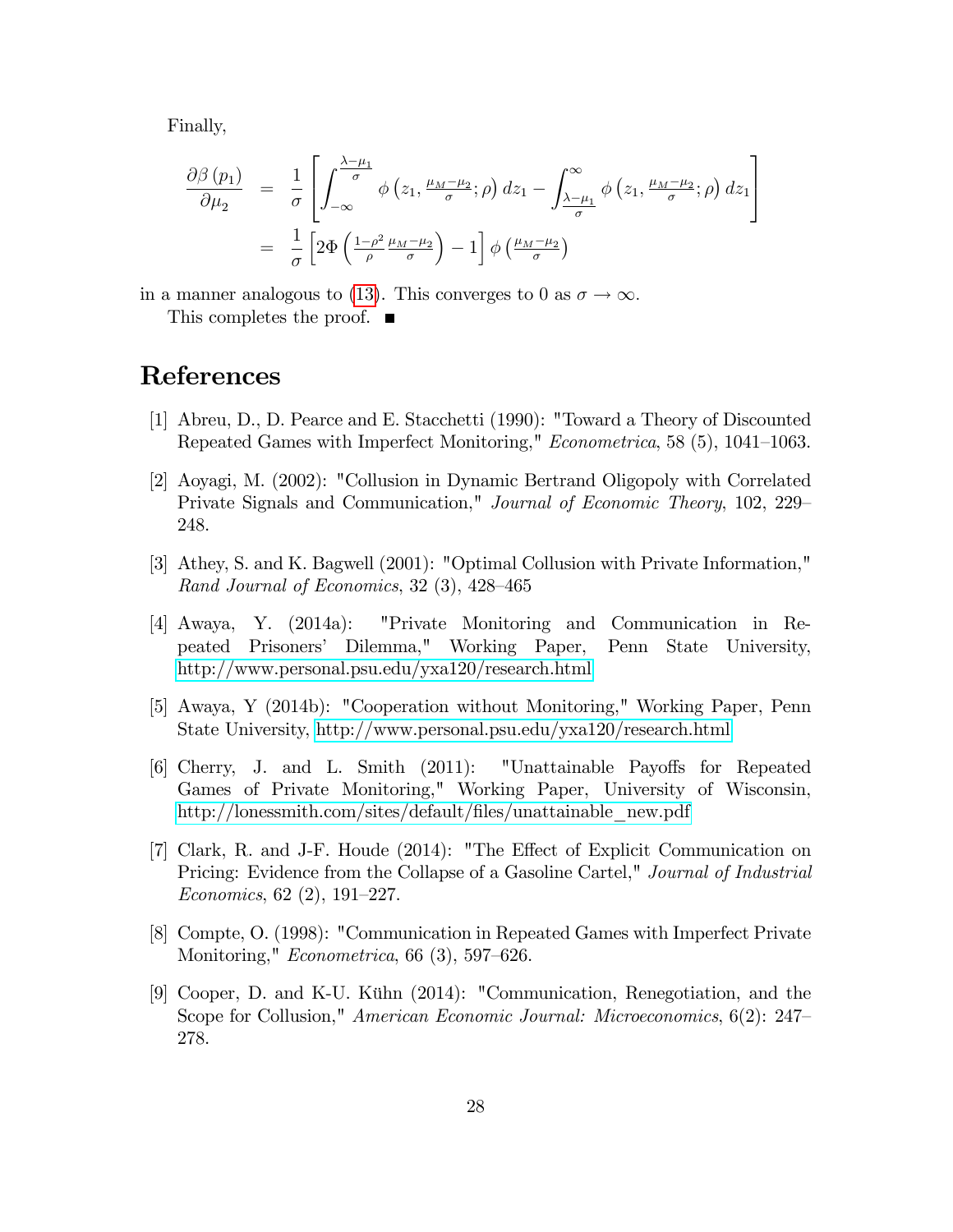- <span id="page-28-3"></span>[10] Escobar, J. and J. Toikka (2013): "Efficiency in Games with Markovian Private Information,"  $Econometrica$ , 81 (5), 1887–1934.
- <span id="page-28-9"></span>[11] Fonseca, M. and H-T. Normann  $(2012)$ : "Explicit vs. Tacit Collusion—The Impact of Communication in Oligopoly Experiments," European Economic Review,  $56(8), 1759-1772.$
- <span id="page-28-6"></span>[12] Fudenberg, D. and D. Levine (2007): "The Nash-Threats Folk Theorem with Communication and Approximate Common Knowledge in Two Player Games," Journal of Economic Theory,  $132, 461-473$ .
- <span id="page-28-2"></span>[13] Genesove, D. and W. Mullin (2001): "Rules, Communication, and Collusion: Narrative Evidence from the Sugar Institute Case," American Economic Review,  $91(3), 379-398.$
- <span id="page-28-4"></span>[14] Green, E., R. Marshall and L. Marx (2013): "Tacit Collusion in Oligopoly," Handbook of International Antitrust Economics, R. Blair and D. Sokol (eds.), Oxford University Press (forthcoming).
- <span id="page-28-1"></span>[15] Harrington, J. (2005): "The Collusion Chasm," Lecture presented at the Csef-Igier Symposium on Economics and Institutions, [http://assets.wharton.upenn.edu/~harrij/pdf/Harrington\\_Csef-](http://assets.wharton.upenn.edu/~harrij/pdf/Harrington_Csef-Igier%202005.pdf`)Igier $\%202005$ .pdf<sup>\*</sup>
- <span id="page-28-8"></span>[16] Harrington, J. and A. Skrzypacz (2011): "Private Monitoring and Communication in Cartels: Explaining Recent Collusive Practices," American Economic Review, 101  $(6)$ , 2425–2449.
- [17] Hörner, J., and W. Olszewski (2006): "The Folk Theorem for Games with Private Almost-Perfect Monitoring," Econometrica, 74 (6), 1499–1544.
- <span id="page-28-5"></span>[18] Kandori, M. and H. Matsushima (1998): "Private Observation, Communication and Collusion," *Econometrica*, 66  $(3)$ , 627–652.
- <span id="page-28-11"></span>[19] Levin, D., Y. Peres and E. Wilmer (2009): Markov Chains and Mixing Times, American Mathematical Society.
- <span id="page-28-10"></span>[20] Mailath, G. and L. Samuelson (2006): Repeated Games and Reputations, Oxford University Press.
- <span id="page-28-0"></span>[21] Marshall, R. and L. Marx (2012): The Economics of Collusion, MIT Press.
- <span id="page-28-7"></span>[22] Obara, I. (2009): "Folk Theorem with Communication," Journal of Economic  $Theory, 144, 120–134.$